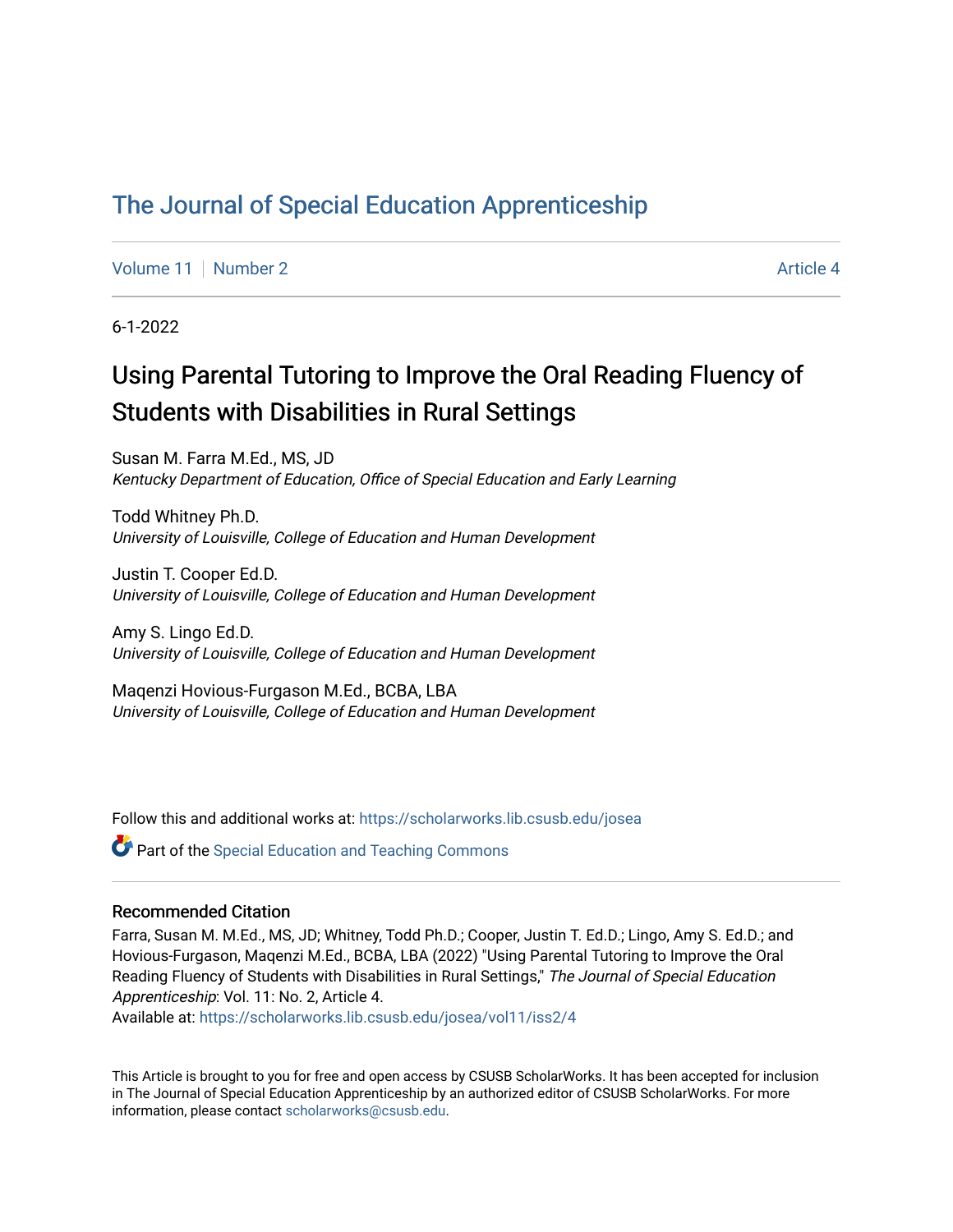ISSN 2167-3454

**JOSEA** 

THE JOURNAL OF SPECIAL EDUCATION ÁPPRENTICESHIP

**Vol. 11(2) June 2022**

# **Using Parental Tutoring to Improve the Oral Reading Fluency of Students with Disabilities in Rural Settings**

Susan M. Farra, M.Ed., MS, JD<sup>1</sup>, Todd Whitney, Ph.D.<sup>2</sup>, Justin T. Cooper, Ed.D.<sup>2</sup>, Amy S. Lingo, Ed.D.<sup>2</sup>, & Maqenzi Hovious-Furgason M.Ed., BCBA, LBA<sup>2</sup> <sup>1</sup>Kentucky Department of Education, Office of Special Education and Early Learning <sup>2</sup>University of Louisville, College of Education and Human Development

Although rural special educators face many challenges in meeting the needs of students with disabilities, they often report having positive relationships with their students and families. Rural educators have the opportunity to leverage this relationship with families by having parents implement academic interventions with their child at home. The purpose of the current study was to examine the effects of the *Great Leaps Reading* program when implemented by parents of students with disabilities in rural settings. Using an A-B design replicated across four participants, results showed that each participant's reading rate increased as a result of the intervention. Additionally, parents, despite varied educational levels and backgrounds, implemented the intervention procedures with fidelity. Results were mixed when examining whether parental implementation of *Great Leaps Reading* increased oral reading fluency of grade level passages. Implications for rural special educators and the students with disabilities that they serve are discussed.

Keywords: parental tutoring, repeated reading, oral reading fluency

Correspondence should be addressed to: Todd Whitney, Ph.D. Special Education, Early Childhood, and Prevention Science University of Louisville 1905 S. 1st Street Louisville, KY 40292 Phone: 502-852-2156 [jeremy.whitney@louisville.edu](mailto:jeremy.whitney@louisville.edu)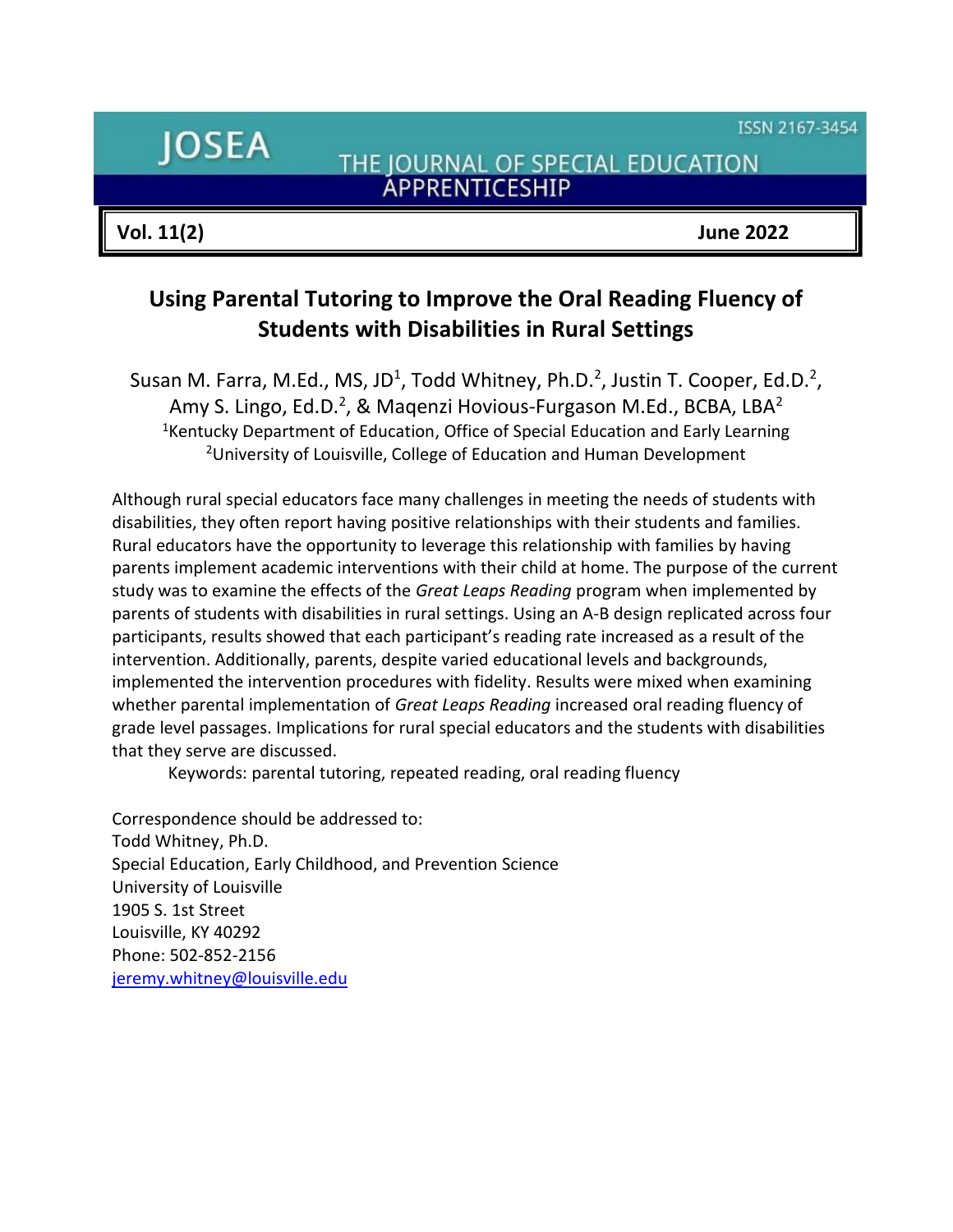The ability to read is critical for students' future success in school and in life. Students who are not proficient in reading by the end of elementary will likely continue to struggle with reading throughout school (McNamara et al., 2011) and have a higher likelihood of dropping out or not graduating high school on time (Hernandez, 2011). Unfortunately, recent reports of student performance suggest many students, including those with disabilities, continue to struggle with becoming proficient readers. For example, national results from the 2019 National Assessment of Educational Progress (NAEP; National Center for Education Statistics [NCES], 2019) showed that 65% of all fourth-grade students and 88% of students with disabilities performed below the proficient level of performance in reading. Results are similar for students in rural districts with 66% of fourth-grade students performing below the proficient level. Although progress has been made compared to the first assessment year in 1992, NAEP reading results have been relatively unchanged since 2011 (NCES, 2019). This suggests students are continuing to have reading difficulties despite the variety of reading interventions that may be available to teachers.

#### **Oral Reading Fluency**

Oral reading fluency has been identified as one of the critical factors necessary for reading comprehension (Chard et al., 2002; National Institute of Child Health and Human Development [NICHHD], 2000; Stevens et al., 2017). Oral reading fluency can be defined as the ability to read text aloud with accuracy (i.e., read words correctly), speed (i.e., read words in a specific amount of time), and proper expression (i.e., appropriate pausing and emphasis). A student's ability to read fluently has an impact on their understanding of the text (Carnine et al., 2017). Put simply, when a student decodes accurately and reads at a fluent speed, they are free to focus on understanding the meaning of the text. In contrast, if a student has a laborious word-by-word reading pattern, they will find it difficult to pay attention both to the decoding and to the meaning.

Rasinski (2000) affirms that not only is there a connection between a disfluent student's slow, laborious reading rate and understanding the meaning of a passage, disfluency may impact overall reading performance in other ways as well. A student who must take additional time to focus on decoding and word recognition will not be able to read the same amount of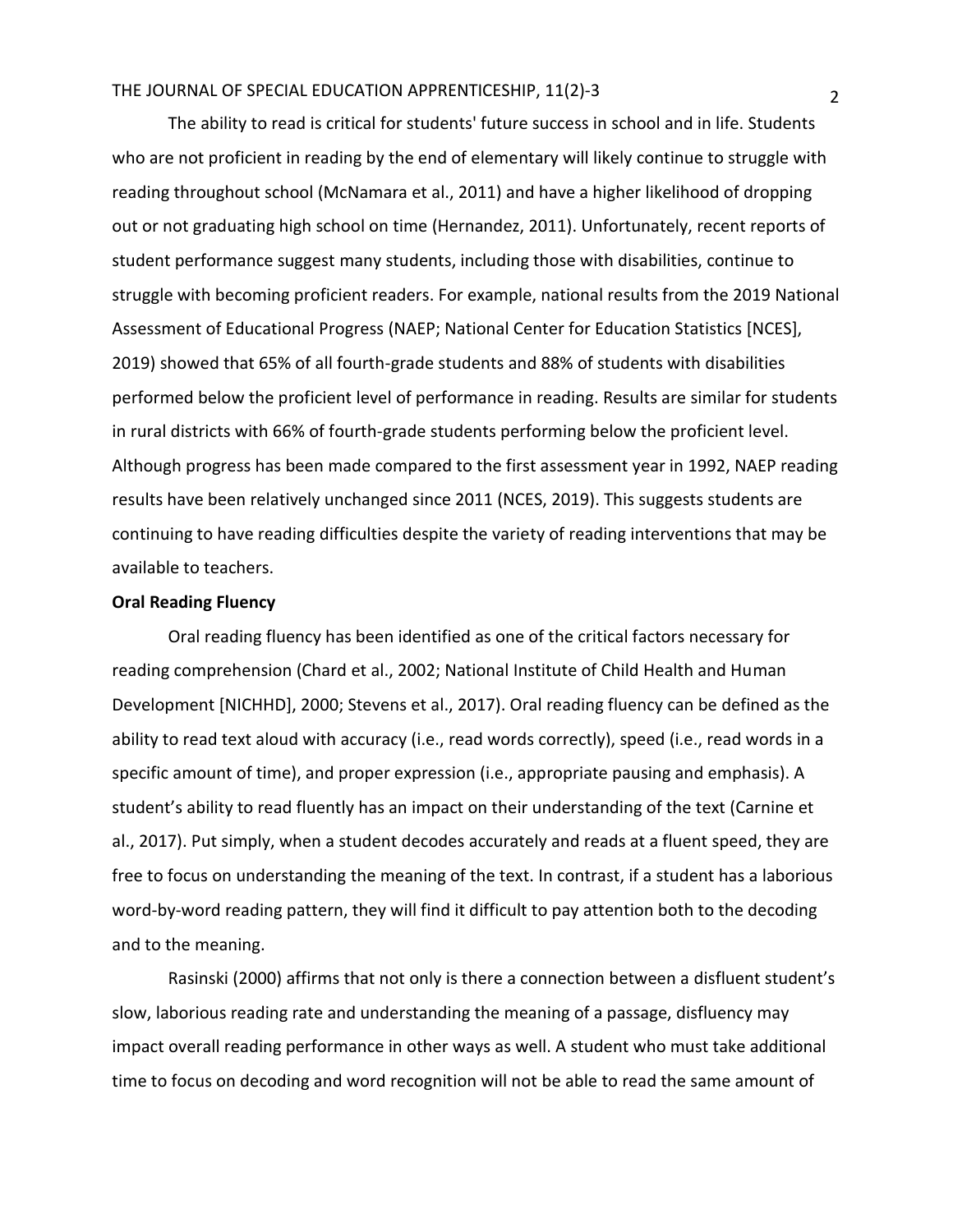text as a more fluent, adept reader. This creates a "vicious cycle," as the disfluent student will not have as much opportunity for needed practice. Another ramification of not addressing student fluency is the frustration that often develops for students who are not efficient readers. Students who do not read at an efficient rate often become frustrated and feel defeated when they witness other students easily and quickly completing a reading task or assignment.

Chard et al. (2002) and Stevens et al. (2017) conducted systematic reviews of effective interventions for building reading fluency with elementary students with learning disabilities. Results from their reviews indicated repeated reading (i.e., students reading and rereading a passage until a pre-determined criterion is met) improved reading rate, accuracy, and comprehension. Furthermore, explicit modeling of fluent reading, providing immediate error correction, and establishing criteria for gradually increasing text difficulty were also associated with improving both fluency and comprehension (Chard et al., 2002; Stevens et al., 2017).

# **Parent Involvement in Rural Special Education**

Characteristics of rural schools and students pose unique challenges to special education teachers' ability to find and implement effective, research-based reading interventions. First, rural special educators may have to provide instruction across a variety of subjects and grade levels (e.g., kindergarten through 12th grade) and face a greater diversity of disability categories in their classroom (Berry et al., 2011). Second, rural schools often have limited funding for special education services (Kossar et al., 2005). Additionally, Berry and Gravelle (2013) surveyed 203 rural special educators and found that challenges included lack of resources, lack of time, and lack of staff to effectively meet the needs of their students.

Although there may be challenges in meeting the needs of students with disabilities in rural communities, there are also benefits. Rural teachers often report having positive relationships with their students and families (Davis, 2002). Additionally, when compared to urban communities, rural teachers report having a higher satisfaction with the support they receive from their students' families (Provasnik et al., 2007). Rural special educators have the opportunity to leverage this relationship with families to go beyond the traditional view of parental involvement (e.g., attending parent teacher conferences, participation in Parent Teacher Association) and actively contribute to their child's learning.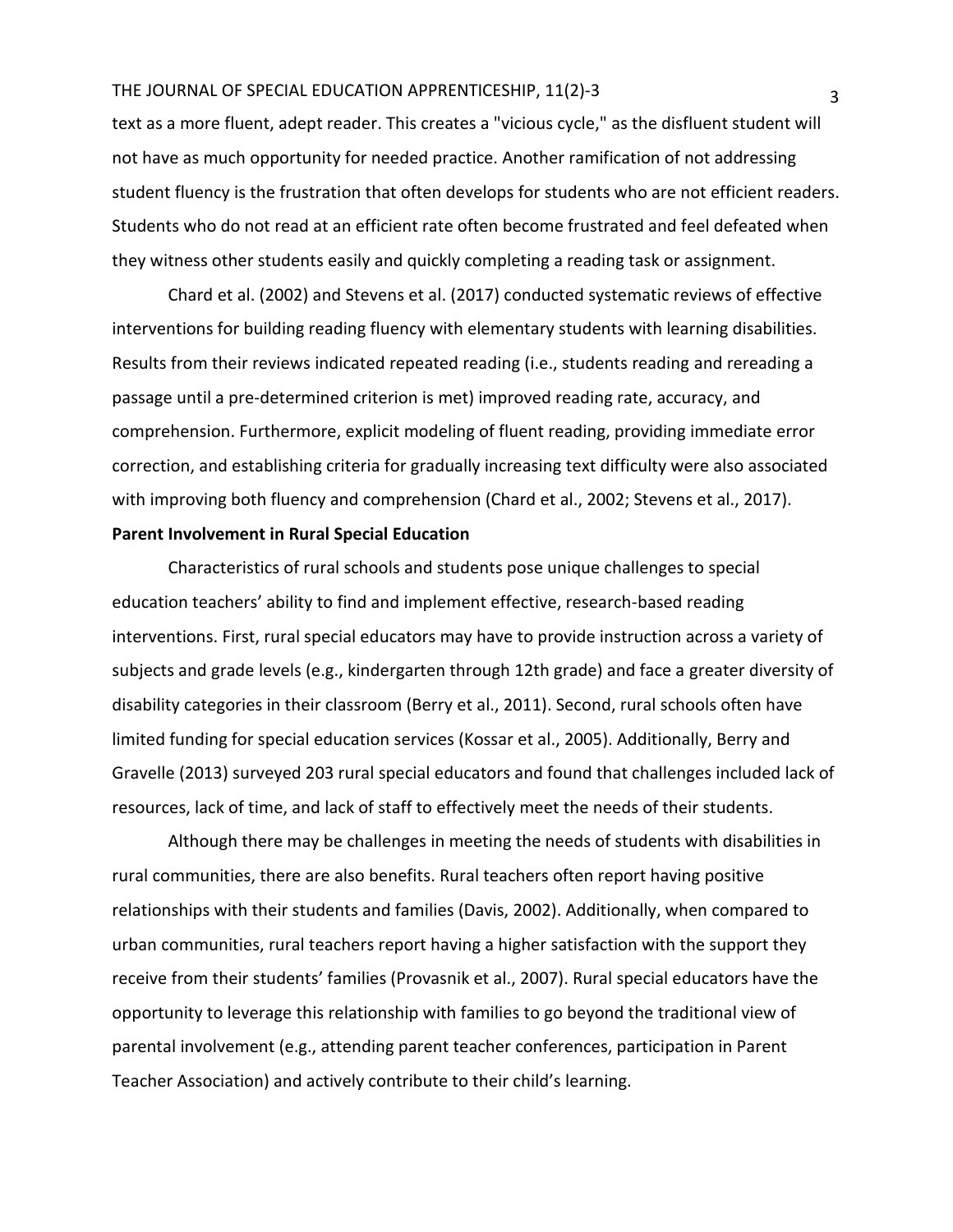Utilizing parents to help implement academic interventions can have multiple benefits. First, it helps address the limited time during the day a teacher may have to give adequate oneto-one instruction needed for a student. Second, it promotes parental involvement which has shown to have positive impact on student academic outcomes (Wilder, 2014). Furthermore, in a review of studies of parental involvement for school-aged children, Fishel and Ramirez (2005) indicated programs implementing parent tutoring of academic skills provided the strongest evidence of parental involvement. And most importantly, research has shown that with sufficient support, parents can effectively provide academic interventions to their children (Casey & Williamson, 2011; Daly III & Kupzyk, 2012; Kupzyk et al., 2011; Resetar et al., 2006). **Great Leaps Reading**

*Great Leaps Reading* (Campbell, 1998) is a supplementary reading program that incorporates evidence-based strategies such as repeated reading, providing immediate error correction, modeling of appropriate reading, teaching to mastery, and graphing of performance to improve reading fluency. Studies have shown *Great Leaps Reading* to be effective in increasing the oral reading fluency (ORF) across a variety of settings and students. Specifically, *Great Leaps Reading* increased the ORF of middle school students with reading disabilities (Lingo, 2014; Mercer et al., 2000; Pruitt, 2000); elementary students with and at-risk for reading disabilities (Pruitt, 1999; Walker et al., 2005); and students in alternative settings (Houchins et al., 2004; Scott & Lingo, 2002). Although previous studies have shown *Great Leaps Reading* to be effective when implemented by special education teachers (Pruitt, 2000), paraprofessionals (Mercer et al., 2000), senior citizen volunteers (Pruitt, 1999), and student peers (Lingo, 2014), no studies to date have explored the reliability and effectiveness of parents tutoring their own children using *Great Leaps Reading*.

The purpose of the current study was to extend the literature on *Great Leaps Reading* by examining the effects of the program when implemented by parents of children with disabilities in rural special education settings. Specifically, the study attempted to answer the following research questions: 1) will parental implementation of the *Great Leaps Reading* program increase oral reading fluency for children with disabilities; and 2) will parental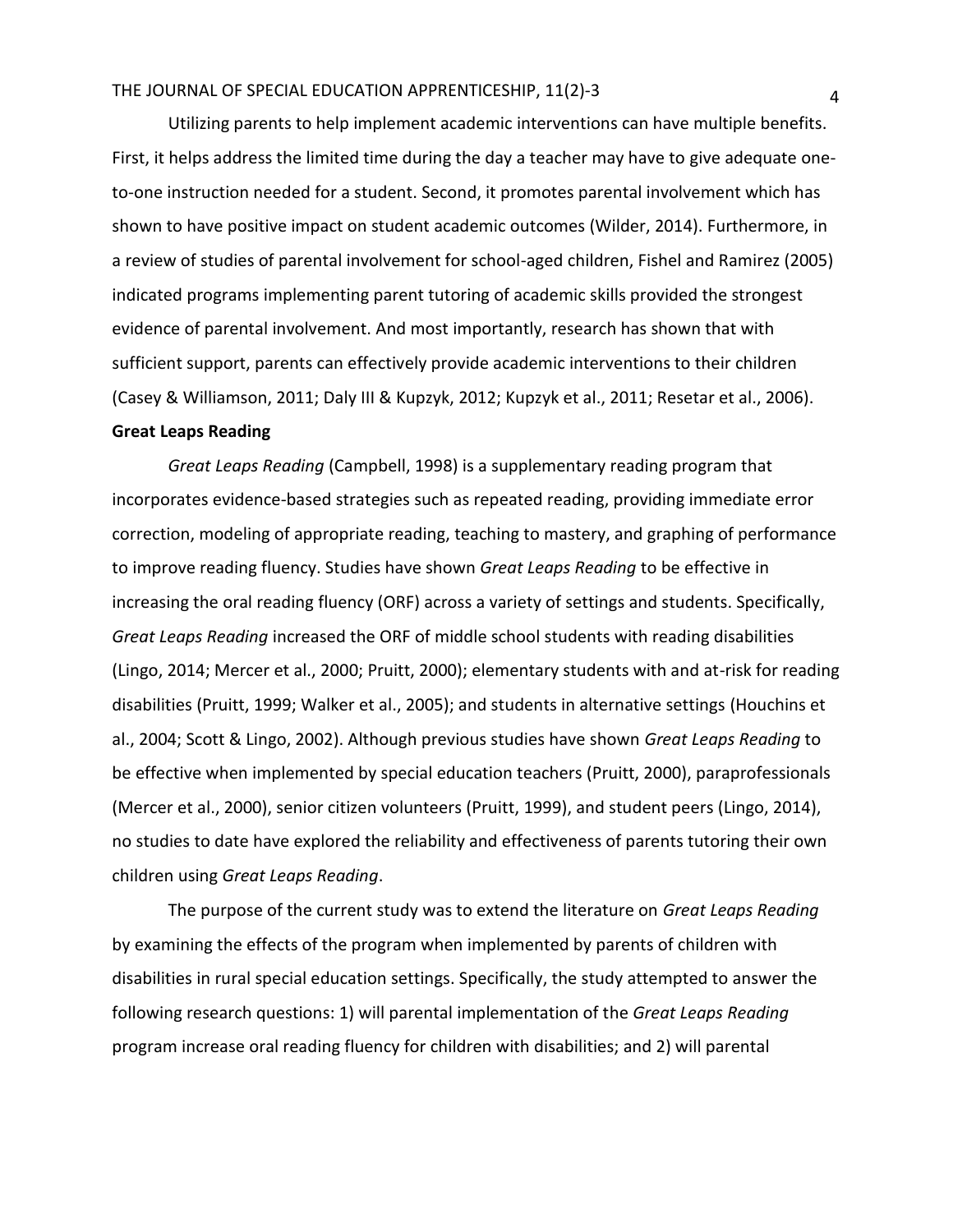implementation of the *Great Leaps Reading* program increase oral reading fluency of grade level material for children with disabilities?

#### **Method**

#### **Participants & Setting**

To make parents and school districts aware of the study, the researchers contacted school counselors and directors of special education in rural school districts in a Southeastern state; approached agencies and organizations that assist parents of children with disabilities in rural communities; and special education parent resource centers. When a parent expressed interest, a meeting was arranged to discuss the study in detail. Selected parents were required to have a high school diploma or have completed a GED program. See Table 1 for demographic data pertaining to each of the selected children.

#### **Table 1.**

#### Student Demographics

|                           | Participants        |                     |            |                     |  |  |
|---------------------------|---------------------|---------------------|------------|---------------------|--|--|
|                           | Chris               | Sam                 | Nate       | Grace               |  |  |
| <b>Placement Category</b> | LD1                 | OH <sub>12</sub>    | LD         | LD                  |  |  |
| Gender                    | Male                | Male                | Male       | Female              |  |  |
| Chronological Age         | $8 - 11$            | $8 - 11$            | $10 - 4$   | $11 - 10$           |  |  |
| Grade3                    | 3                   | 3                   | 4          | 6                   |  |  |
| Race/ethnicity            | White               | White               | White      | African American    |  |  |
| IQ4                       | 105                 | 112                 | 68         | 74                  |  |  |
| Parent's Education        | Bachelor's          | Associate's         | Bachelor's | High School Diploma |  |  |
|                           | Degree <sub>5</sub> | Degree <sub>6</sub> | Degree     |                     |  |  |

Note. 1 = Learning Disability; 2 = Other Health Impairment; 3 = Entering grade in the fall; 4 = Wechsler Intelligence Scale for Children-III (WISC-III) full scale IQ score; 5 = Four year college/university; 6 = Two year college

#### *Tutees*

Four children, ages  $8 - 11$ , were identified for inclusion in the study. The children ranged from third grade to sixth grade. All four children had an Individualized Education Program (IEP) with specified goals that were written to address their reading concerns. To assess fluency, participants were administered two one-minute timings on grade-level passages. A student was determined to need extra fluency practice if their reading rate fell below the 50th percentile using Hasbrouck and Tindal's (2017) Oral Reading Fluency Norms.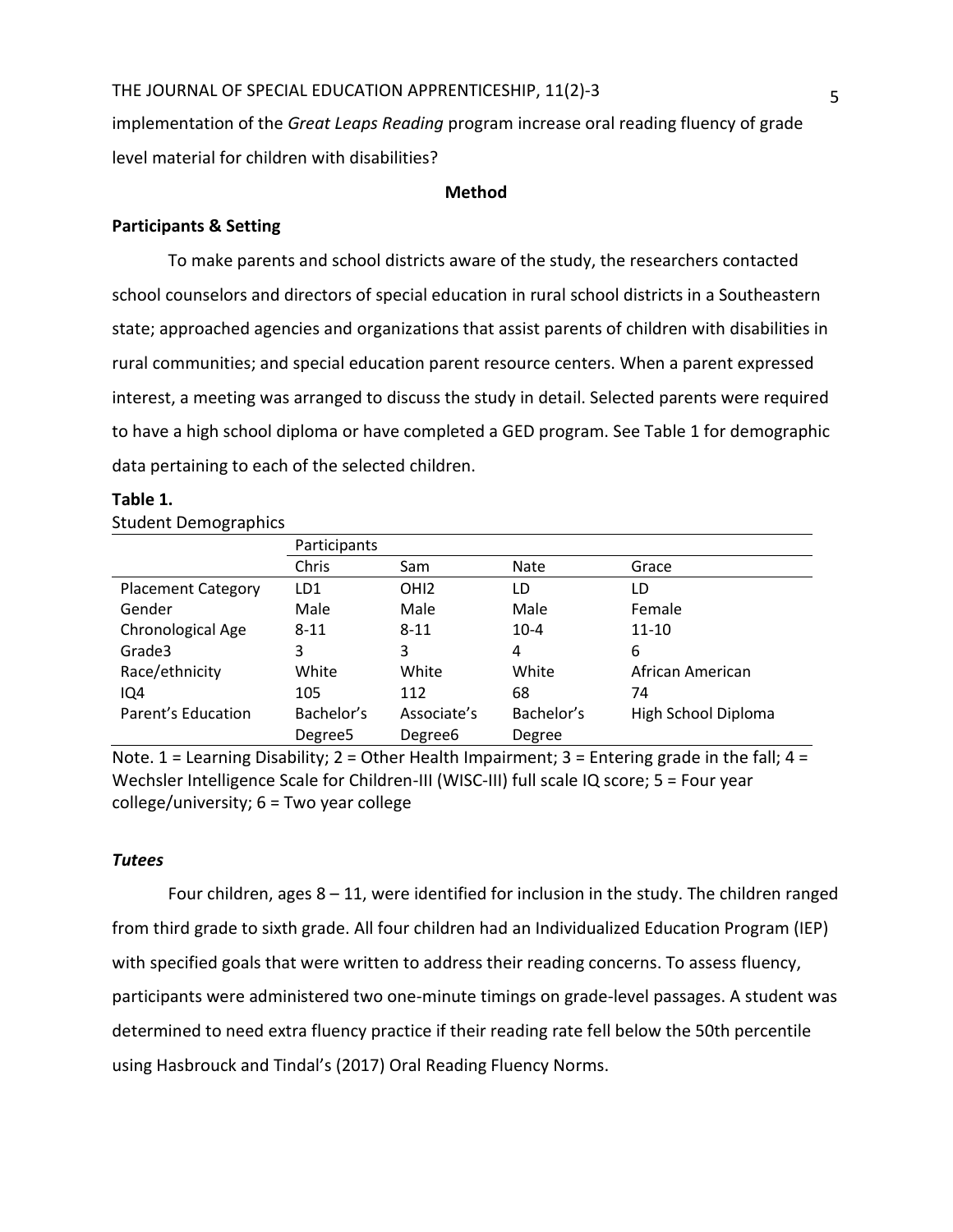Chris was an eight-year-old white rising third grade student identified with a learning disability. When provided with two third-grade level passages, Chris read 68 correct words per minute (CWPM) with one error for the first passage and 62 CWPM with two errors for the second passage. Chris' scores fell between the 50th percentile (83 CWPM) and 25th percentile (59 CWPM) for the beginning of third grade.

Sam was an eight-year-old white rising third grade student identified as Other Health Impaired (OHI) due to a diagnosis of ADHD. When provided with two third-grade level passages, Sam read 70 CWPM with one error for the first passage and 52 CWPM with seven errors for the second passage. Sam's scores fell between the 50th percentile (83 CWPM) and 25th percentile (59 CWPM) for the beginning of third grade.

Nate was a ten-year-old white rising fourth grade student identified with a learning disability. When provided with two fourth-grade level passages, Nate read 68 CWPM with seven errors for the first passage and 72 CWPM with six errors for the second passage. Nate's scores fell between the 50th percentile (94 CWPM) and 25th percentile (75 CWPM) for the beginning of fourth grade.

Grace was an eleven-year-old African-American rising sixth grade student identified with a learning disability. When provided with two sixth-grade level passages, Grace read 10 CWPM with eight errors for the first passage and 21 CWPM with eight errors for the second passage. Grace's scores fell significantly below the 10th percentile (89 CWPM) for the beginning of sixth grade.

#### *Tutors*

Each child's mother served as the tutor and implemented the *Great Leaps Reading* program. Grace's mother had obtained a high school diploma, Sam's mother obtained an associate degree, and Chris and Nate's mothers had obtained bachelor's degrees. The mothers of Chris, Sam, and Nate were employed at the time of the study while Grace's mother was a stay-at-home parent.

#### *Setting*

The study took place during the summer while school was out of session. Screening sessions, baseline sessions, intervention sessions, and generalization measurement took place in the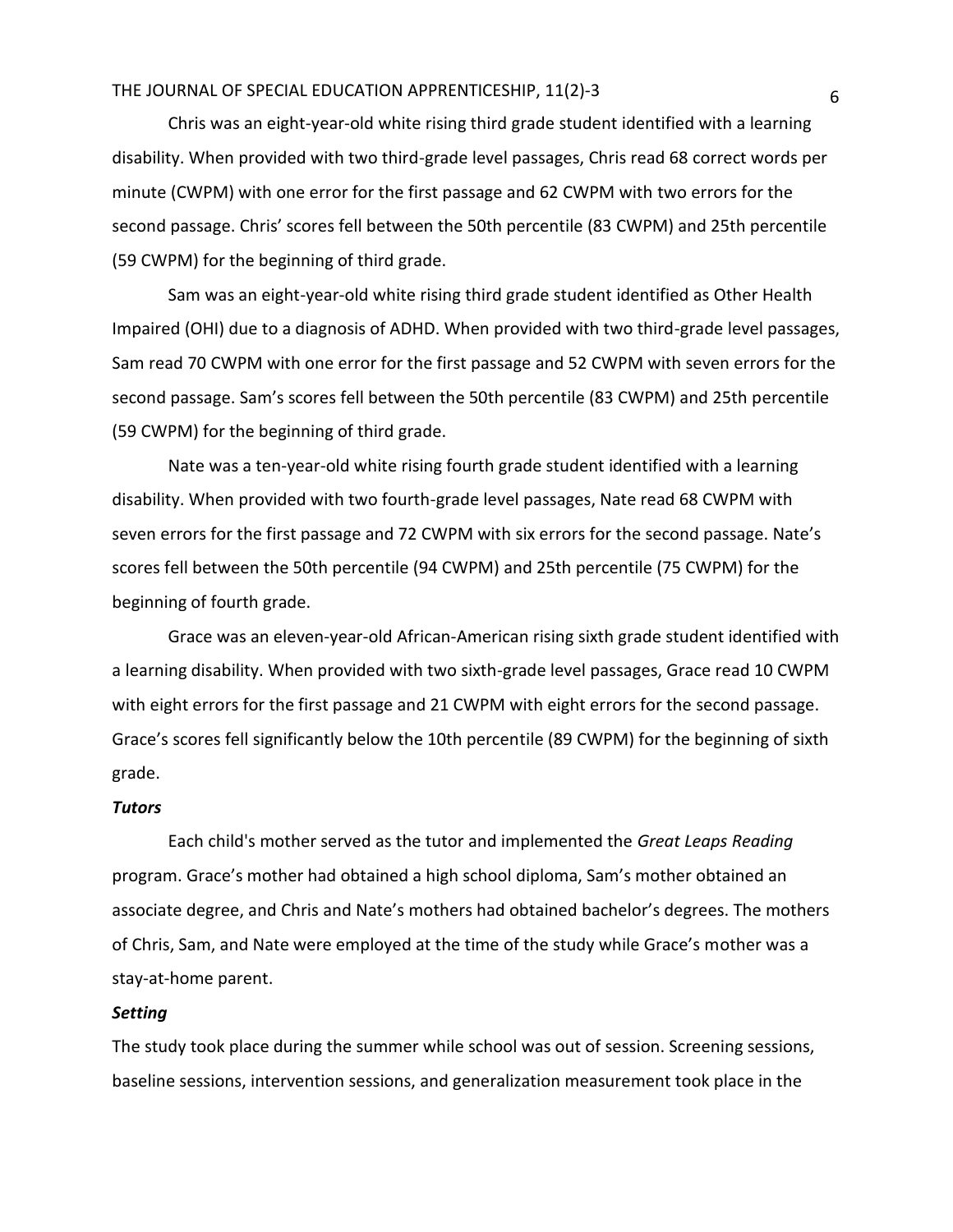parental home with the parents in the role of tutor. Each tutoring session lasted between 10 and 15 min per student and occurred at various times of the day, depending on the family's schedule.

#### **Parent Training Sessions**

Parents selected to be tutors participated in a minimum of two *Great Leaps Reading* training sessions. Three parents attended the same training sessions at a local public library. Due to work schedule conflicts, the fourth parent, received her two training sessions in her home. The first session involved the first author explaining the *Great Leaps Reading* program and giving the parents an opportunity to peruse the materials. Parents were asked to review the materials and read the *Great Leaps Reading* Introduction section before the second training session. The second training session included (a) the author reviewing the program in further detail; (b) modeling and role-playing of the timing, scoring, and graphing procedures; (c) providing an opportunity for parents to practice the error correction procedure, data collection, and data recording on the reading progress chart, and (d) and conducting reliability measurements on the parents' implementation of the *Great Leaps Reading* tutoring procedures. All four parents demonstrated a 92% competency level or greater in implementing *Great Leaps Reading* which included reviewing progress and goals from the prior tutoring session, providing the child with the correct pages from the *Great Leaps Reading* program, conducting the one-minute timing accurately, correcting the child's errors accurately, recording progress on a semi-logarithmic graph, and praising the child for "great leaps" and attention to task. Furthermore, dependent variable (scoring) reliability data were collected during training sessions to assess parental compliance with recording student accuracy (e.g., total words read, errors) and reading rate (e.g., correct words per minute). All four parents had a dependent variable reliability of 88% or greater.

#### **Materials**

Instructional materials from the *Great Leaps Reading* program were used in this study. The program is divided into different volumes for different grade levels. Each parent was provided the volume (i.e., volumes 3-5 or 6-8) appropriate for the grade level of her child. Generalization passages were also developed from grade-level texts. The passages varied in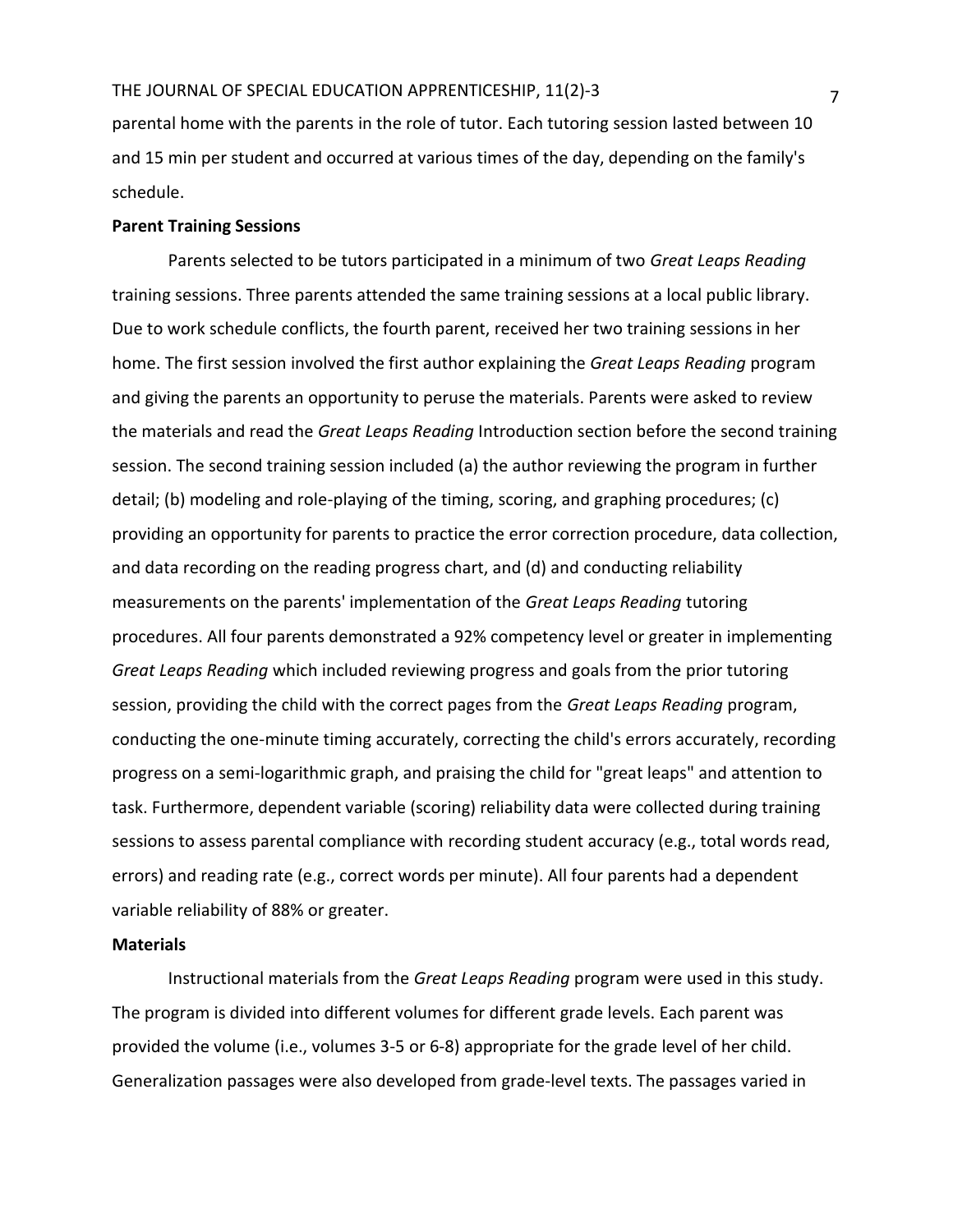subject matter and were both fiction and nonfiction. Grade-level passages ranged from approximately 100 words to 300 words in length. Additional materials provided to each parent included a student folder, highlighting pens, dry-erase markers, pencils, acetate page protectors, copies of the *Great Leaps Reading* Performance Chart, copies of tutoring logs, and a digital countdown timer.

#### **Procedures**

Each session included a one-minute timing in each of the three *Great Leaps Reading* sections (e.g., phonics, sight phrases, and story passages). For each section, a student advanced to the next passage, or made a "great leap," when he or she met the criterion of reading the entire page within one minute with no more than two errors. If the child did not meet criterion on the one-minute timing; the parent would provide feedback, and the same probe was repeated at the next tutoring session. Progress was documented at the conclusion of each session using a semi- logarithmic graph. The graph included total number of words read per minute and errors. Additionally, a "great leap" was indicated by a highlighted line drawn on vertical session lines when the student met criterion.

During all oral reading fluency probes, errors were defined as (a) mispronunciations of sounds or words, (b) substitutions of wrong words, (c) pauses longer than three seconds, (d) omissions of words, (e) reversals of sounds or words, and (f) intonation errors. Proper nouns mispronounced more than once and losing reading place each were counted as one error. Selfcorrections, additions and insertions, and dialectical mispronunciations did not count as errors. In cases where children did not read a word within three seconds, the parent tutors provided the correct word but recorded an error.

#### *Placement Procedures*

The children were assessed by the first author per volume procedures for initial placement in the *Great Leaps Reading* program. All four children started with the first pages of the phonics section and the sight phrases section. The children entered the passage section at the reading selection where they read 75 % or less of the story in one minute with five or more errors (Volumes 3-5 & 6-8, Campbell, 1998).

# *Baseline Procedures*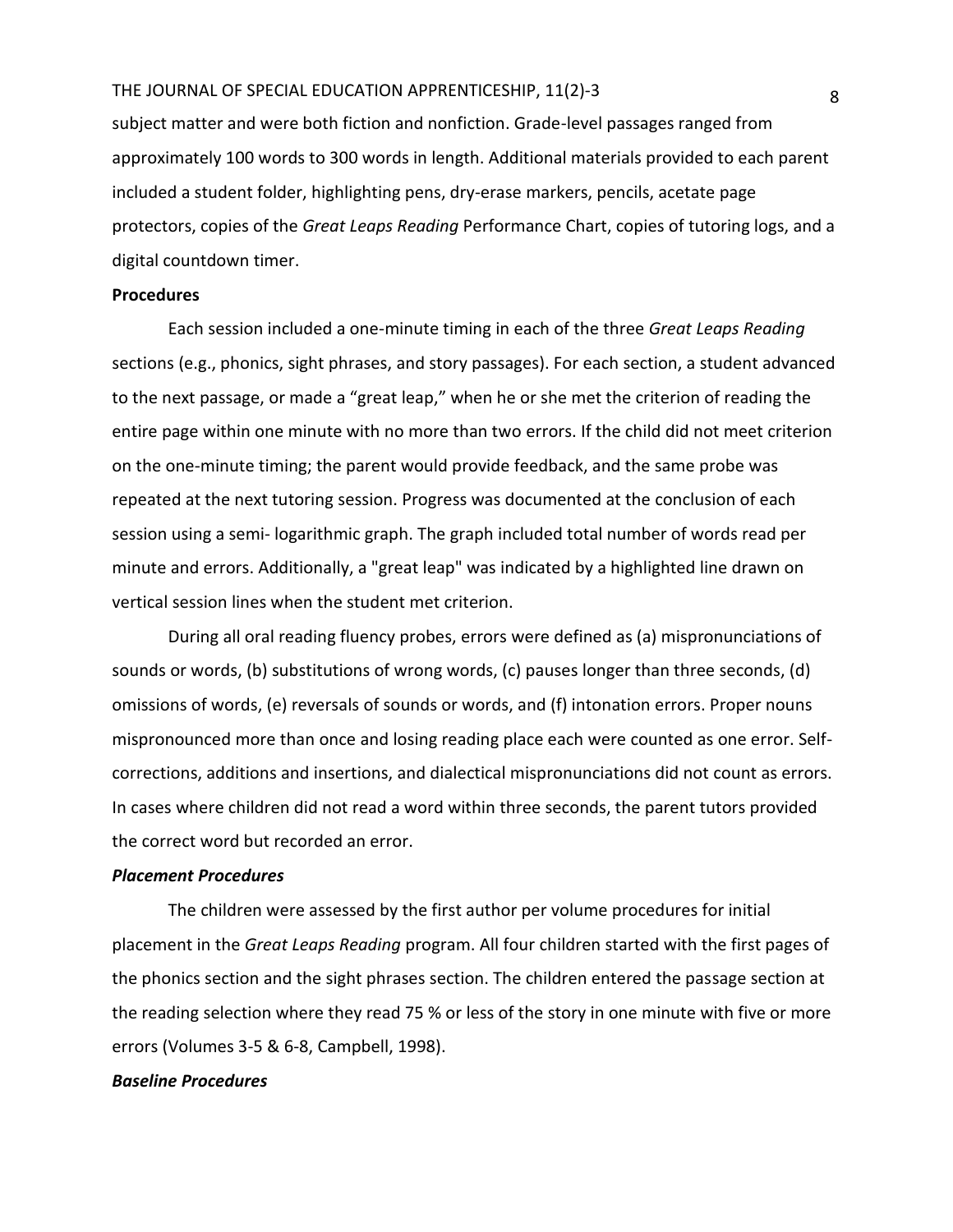During baseline sessions, children were provided with a series of equivalent story passages at their ability level as determined during the placement procedures. The baseline passages came from a different volume of the *Great Leaps Reading* program to prevent the children from encountering the same passages during intervention. The parents timed their child's reading for one minute and recorded the number of correct words and number of errors. The phonics and sight phrases were not included in the baseline condition as the level of difficulty of the pages within these sections varied.

The parents collected a minimum of three sessions of baseline data and continued until a stable and/or a non-therapeutic trend was observed. The researchers communicated daily with parents during the baseline condition to collect the children's baseline data and informed them when to proceed with the *Great Leaps Reading* tutoring intervention. Instructional Procedures

Parents conducted tutoring sessions with the *Great Leaps Reading* program a minimum of four days per week. Tutoring sessions lasted approximately 10-15 minutes. Parents started each tutoring session with the phonics portion of the program. Parents began the phonics section with a review of performance data from the prior instructional session using the child's *Great Leaps Reading* progress chart and reminded the child of his or her criterion for making a "great leap." Parents then provided the child with a copy of the correct phonics page and conducted a one-minute timing using the countdown timer. Next, the parents instructed the child to begin reading and started the timer when he or she uttered the first sound or word. The one-minute timings were followed by an error correction procedure. The error correction procedure involved parents modeling the correct reading of children's miscues and having the children repeat the model correctly. In the phonics component of the program, the children then practiced the correct model in context by reading the whole line containing the error. The same procedures were used for the sight phrase section and the story passage section. The parent would conclude the session by briefly summarizing the child's reading performance from all three components of the program and briefly reminding the child of his or her goals for meeting criterion at the next tutoring session.

#### *Generalization Procedures*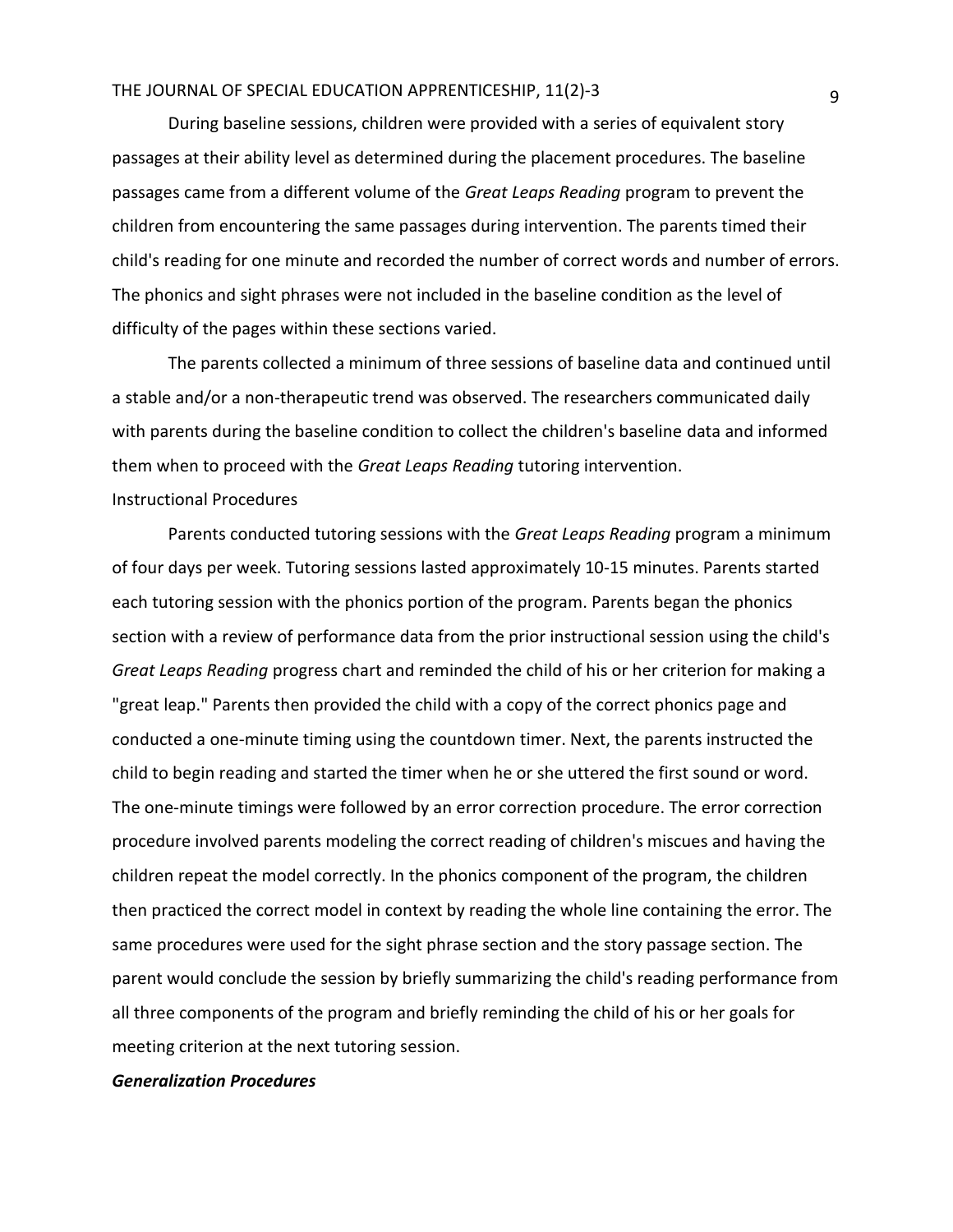Generalization probes were administered beginning on the second intervention session where reliability data were collected. The researchers conducted a one-minute timing using a story passage on grade level from an alternate source and recorded the number of correct words and number of errors.

### **Experimental Design**

An A-B design replicated across participants served as the research design for the study. Although true experimental control cannot be established with an A-B design, additional replications strengthen the believability that a correlation may exist between baseline conditions and the applied intervention. All children in the study began the baseline condition with three sessions, and baseline measurement continued until data were stable. Baseline data were considered stable when they fell within a range of 10 points above or below the first data point and/or no therapeutic trend was observed. The children's performance on phonics and sight phrases was not part of the research design and baseline data were not collected.

# **Reliability**

Reliability measures on the dependent and independent variable were collected for a minimum of 20% of sessions during both baseline and intervention conditions. With the exception of the generalization measures, the researchers collected all reliability data. The parent tutors collected reliability on the generalization measures because the researchers implemented the generalization procedures. See Table 2 for a summary of dependent and independent variable reliability.

#### **Table 2.**

|                | Dependent Variable |        |                | Dependent Variable |                      |        |
|----------------|--------------------|--------|----------------|--------------------|----------------------|--------|
|                | (Reading Accuracy) |        | (Reading Rate) |                    | Independent Variable |        |
| Tutor          | м                  | Range  | М              | Range              | м                    | Range  |
| Chris' Mother  | 99                 | 91-100 | 100            | 100-100            | 94                   | 87-100 |
| Sam's Mother   | 98                 | 80-100 | 96             | 67-100             | 96                   | 90-100 |
| Nate's Mother  | 99                 | 80-100 | 100            | 100-100            | 93                   | 85-100 |
| Grace's Mother | 99                 | 92-100 | 100            | 100-100            | 92                   | 84-100 |

#### *Dependent and Independent Reliability*

#### *Dependent Variable Reliability*

Dependent variable reliability was collected on both reading accuracy and reading rate. For reading accuracy, data was collected on the total number of sounds or words in the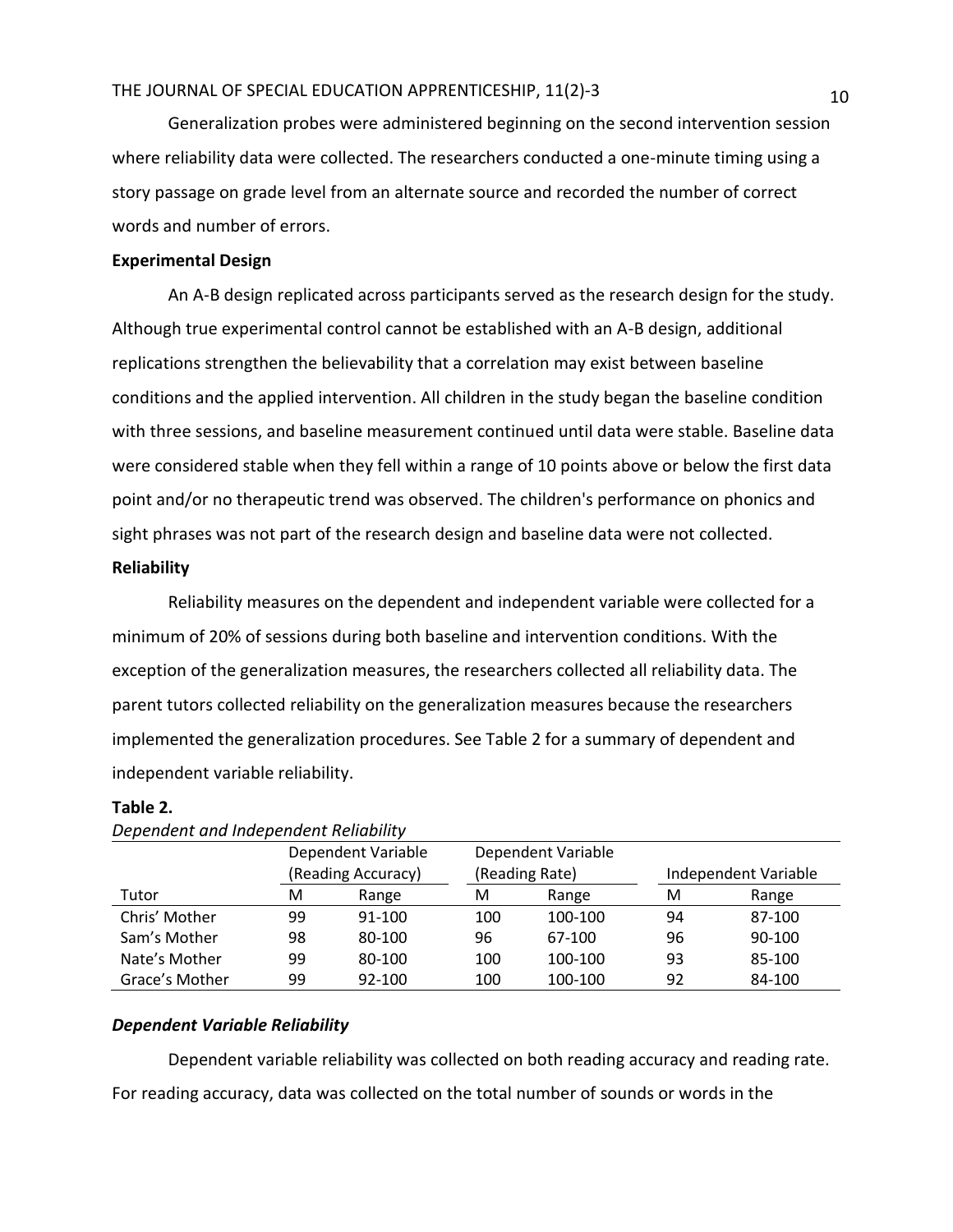passage, number of sounds or words read by the student, and number of errors. Reliability was calculated using the point-by-point method in which the number of agreements divided by the number of agreements plus disagreements multiplied by 100 (Ledford & Gast, 2018). Similarly, dependent variable reliability on reading rate was assessed with the point-by-point method based upon agreement on the last word read -within a range of 2 words- when the timer sounded at the end of the one minute timings.

# *Independent Variable Reliability*

Procedural reliability data were collected to ensure treatment integrity which included parent tutors' compliance with (a) reviewing progress and goals from the prior tutoring session, (b) providing the child with the correct pages from the *Great Leaps Reading* program, (c) conducting one-minute timing accurately, (d) correcting the child's errors accurately and providing plenty of reading practice, (e) recording progress on semi-logarithmic graph, and (f) praising the child for "great leaps" and attention to task. Procedural reliability data were calculated using the following formula: number of observed tutor behaviors divided by the number of planned tutor behaviors multiplying by 100. See Table 3 for the procedural reliability checklist adapted from Lingo (2014).

| <b>Great Leaps Reading Procedural Checklist</b> |                                             |  |  |
|-------------------------------------------------|---------------------------------------------|--|--|
| Sections                                        | Procedures                                  |  |  |
| <b>Phonics</b>                                  | Reviewed previous day's performance         |  |  |
|                                                 | Presented student with correct phonics page |  |  |
|                                                 | Conducted one-minute timing appropriately   |  |  |
|                                                 | Recorded errors on the teacher copy         |  |  |
|                                                 | Student told to finish page                 |  |  |
|                                                 | Feedback given about errors                 |  |  |
|                                                 | Modeled correct responses                   |  |  |
|                                                 | Practiced correct responses                 |  |  |
|                                                 | Plotted performance on Graph                |  |  |

#### **Table 3.**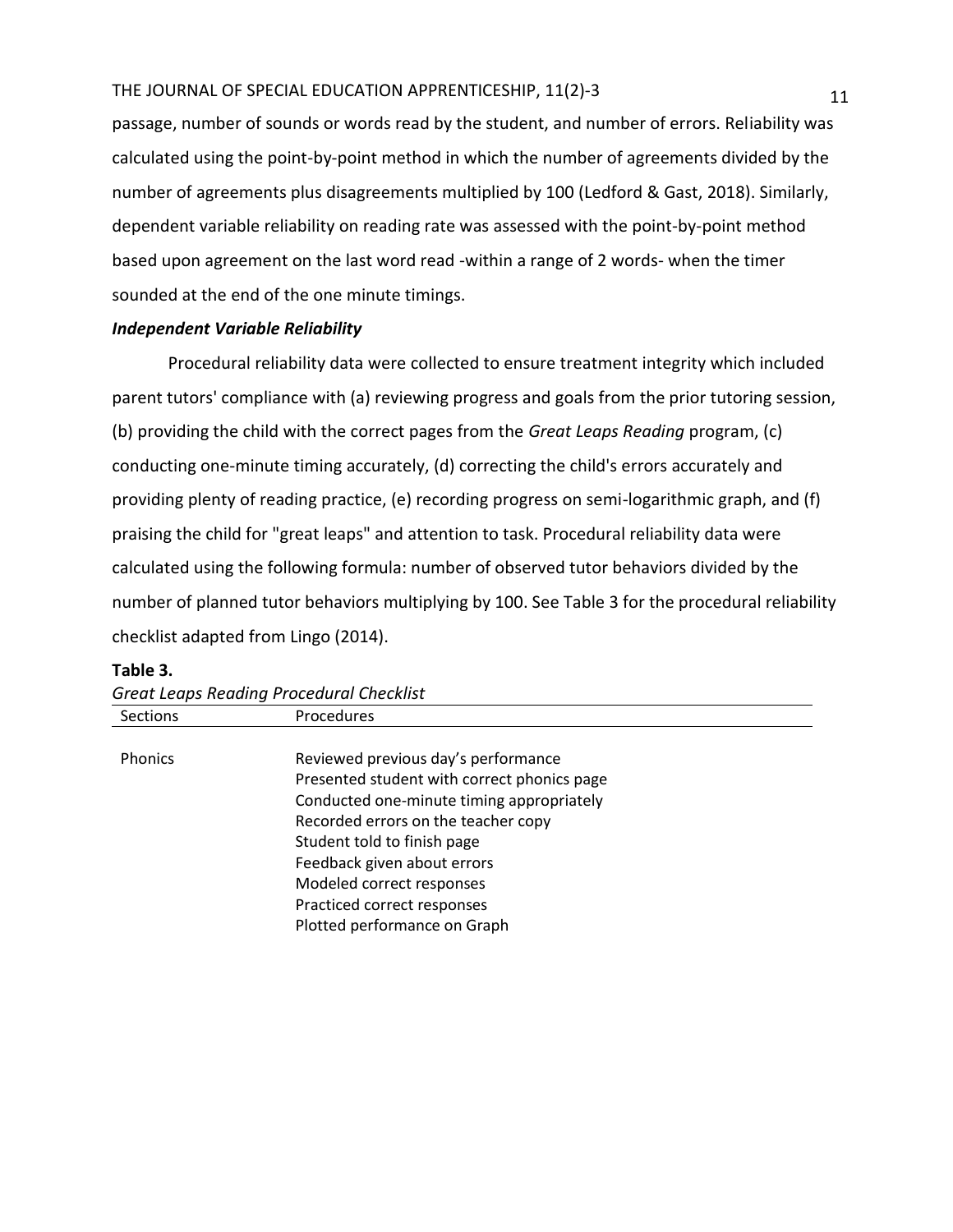| Sight Phrases         | Reviewed previous day's performance<br>Presented student with correct sight phrase page<br>Conducted one-minute timing appropriately<br>Recorded errors on the teacher copy<br>Student told to finish page<br>Feedback given about errors<br>Modeled correct responses<br>Practiced correct responses<br>Plotted performance on Graph |
|-----------------------|---------------------------------------------------------------------------------------------------------------------------------------------------------------------------------------------------------------------------------------------------------------------------------------------------------------------------------------|
| <b>Story Passages</b> | Reviewed previous day's performance<br>Presented student with correct story passage<br>Conducted one-minute timing appropriately<br>Recorded errors on the teacher copy<br>Student told to finish page<br>Feedback given about errors<br>Modeled correct responses<br>Practiced correct responses<br>Plotted performance on Graph     |
| Graphing              | Recorded summary data accurately on phonics graph<br>Recorded summary data accurately on sight phrase graph<br>Recorded summary data accurately on story passage graph<br>Highlighted line to indicate "great leap"                                                                                                                   |

#### **Social Validity**

At the conclusion of the study, the parents and children completed a written survey to assess their level of satisfaction with and approval of the *Great Leaps Reading* program. The parent tutors in the study were asked to complete a 15-item survey consisting of both multiple choice and open response items. The children in the study completed a 10-item survey consisting of nine multiple-choice questions and one question open response question.

#### **Results**

#### **With-in Program Reading Passages**

Figure 1 reveals the words per minute (WPM) and errors for each session in addition to each "great leap" made by the student for the within program passages. Visual analysis of Figure 1 reveals that each participant's reading rate increased as a result of the *Great Leaps Reading* program. In many cases following a "great leap" to a new probe sheet, visual analysis also revealed a reduction in WPM followed by acceleration in performance to the criterion score.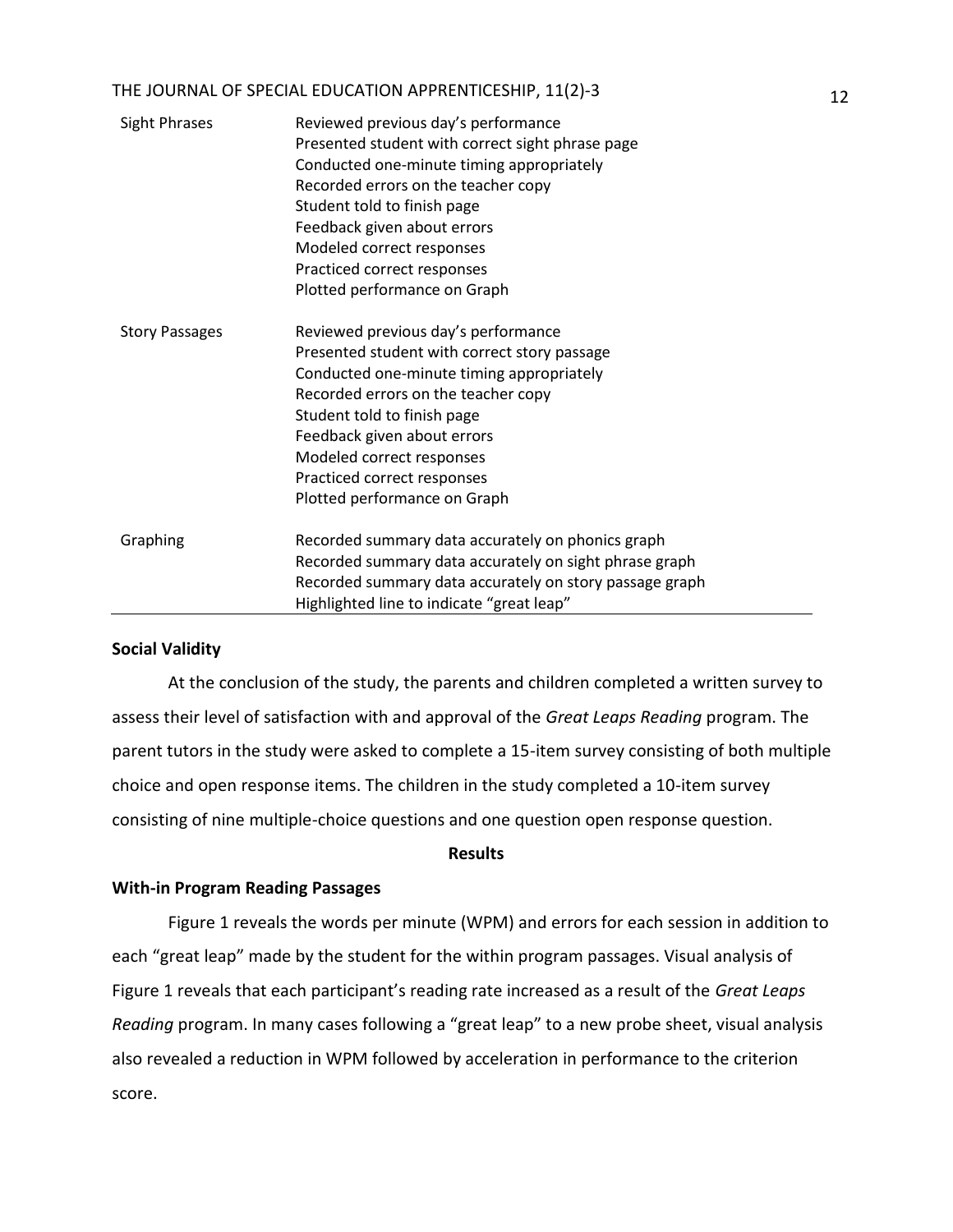# Figure 1. Words Per Minute for Within -program Passages

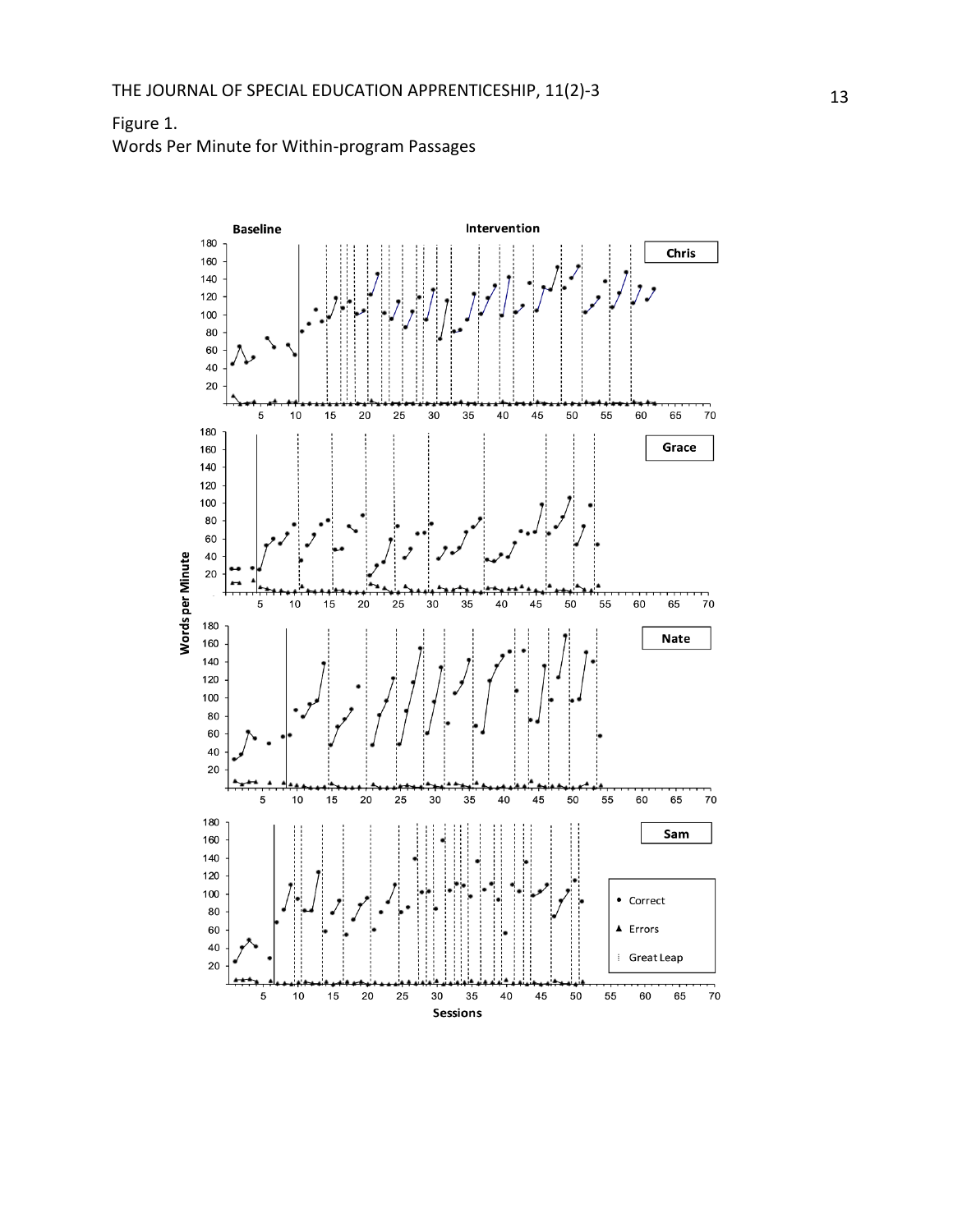In addition, baseline data remained stable and reflected a decreasing trend before implementation of the intervention for each participant and the percent of non-overlapping data between the baseline and intervention points was between 84% to 100%.

#### *Chris*

Chris's baseline mean reading rate was 57.5 WPM with 2.5 errors (range,  $44/9 - 73/1$ ). His mean reading rate during intervention was 115 WPM with .85 errors (range, 72/1 - 154/0), which is an increase of 57.5 WPM. Chris met criterion on 20 Great Leaps story passages during the intervention, spanning from first-grade level to a second-grade level. The average number of sessions required for Chris to make a "great leap" on the story passages was 2.32 sessions with a range of 1-4 sessions. Chris had a very low percentage (2%) of overlapping points, with only one out of Chris' 52 intervention points falling within or below his baseline range.

#### *Grace*

Grace's baseline mean reading rate was 26.33 WPM with 11.67 errors (range,  $26/11 -$ 27/13). Her mean reading rate during intervention was 59.35 WPM with 3.16 errors (range, 19/10 - 105/1), which is an increase of 33.02 WPM. Grace reached criterion on nine story passages, spanning from a pre-primer level to a primer level. The average number of sessions required for Grace to make a "great leap" on the story passages was 5.44 sessions with a range of 3-9 sessions. Grace had a low percentage (4%) of overlapping data points, with only two of Grace's 50 intervention points falling within or below her baseline range.

# *Nate*

Nate's baseline mean reading rate was 46.6 WPM with 6.4 errors (range, 31/8 – 62/7). His mean reading rate during intervention was 101.18 WPM with 2.04 errors (range, 47/5 - 168/0), which is an increase of 54.58 WPM. Nate reached criterion on 11 story passages, all on a second-grade level. The average number of sessions required for Nate to make a "great leap" on the story passages was 4.0 sessions with a range of 2-6 sessions. Nate's percentage of overlap was the highest of the four child participants (16%), with seven out of 45 of Nate's intervention points falling within or below his baseline range.

*Sam*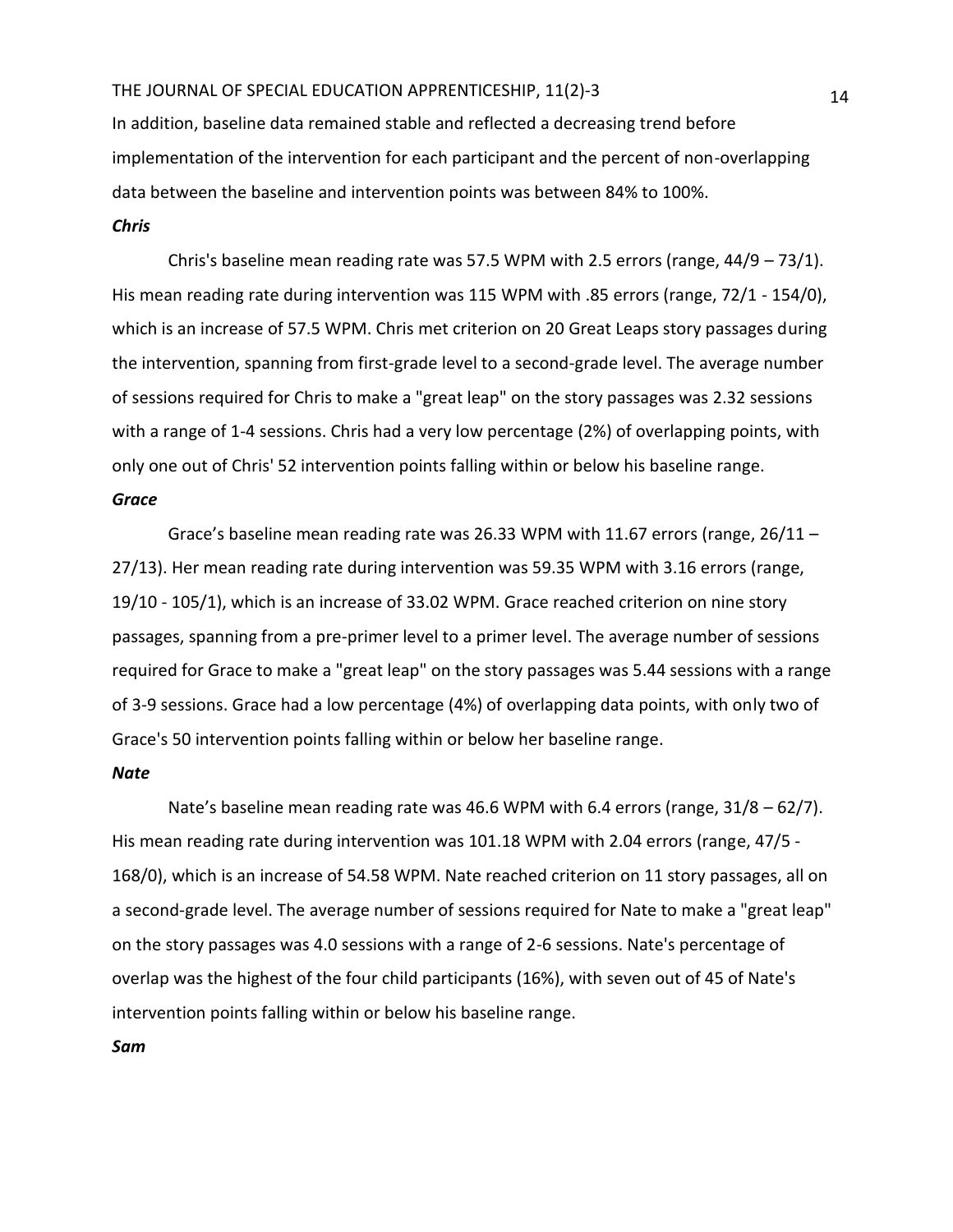Sam's baseline mean reading rate was 36.2 WPM with 4.6 errors (range, 24/5 – 48/6). His mean reading rate during intervention was 95.82 WPM with 1.64 errors (range, 54/3 - 154/0), which is an increase of 59.6 WPM. Sam reached criterion on 22 story passages spanning from a primer level to a second-grade level. The average number of sessions required for Sam to make a "great leap" on the story passages was 2.0 sessions with a range of 1-4 sessions. Zero of Sam's 45 intervention points fell within or below his baseline range.

# **Generalization Reading Passages**

Grade level reading passages were administered to the students to determine whether or not any reading fluency gains generalized to his or her grade level. Figure 2 reveals the words per minute (WPM) and errors for each session made by the student for the grade level passages. The 100-300 word grade-level passages varied in subject matter and were both fiction and nonfiction. During baseline sessions, participants were administered two oneminute timings on grade-level passages.

#### *Chris*

During the baseline condition, Chris's mean reading rate was 66.5 WPM with 1.5 errors, ranging from 69 WPM with one error to 64 WPM with two errors. Chris was administered nine third-grade level reading passages during the intervention phase. His mean reading rate during intervention was 81.56 WPM with 2.38 errors (range, 72/2 - 98/2), which was an increase of 15.06 WPM and .88 errors. Additionally, Chris had no intervention points that fell within or below his baseline range.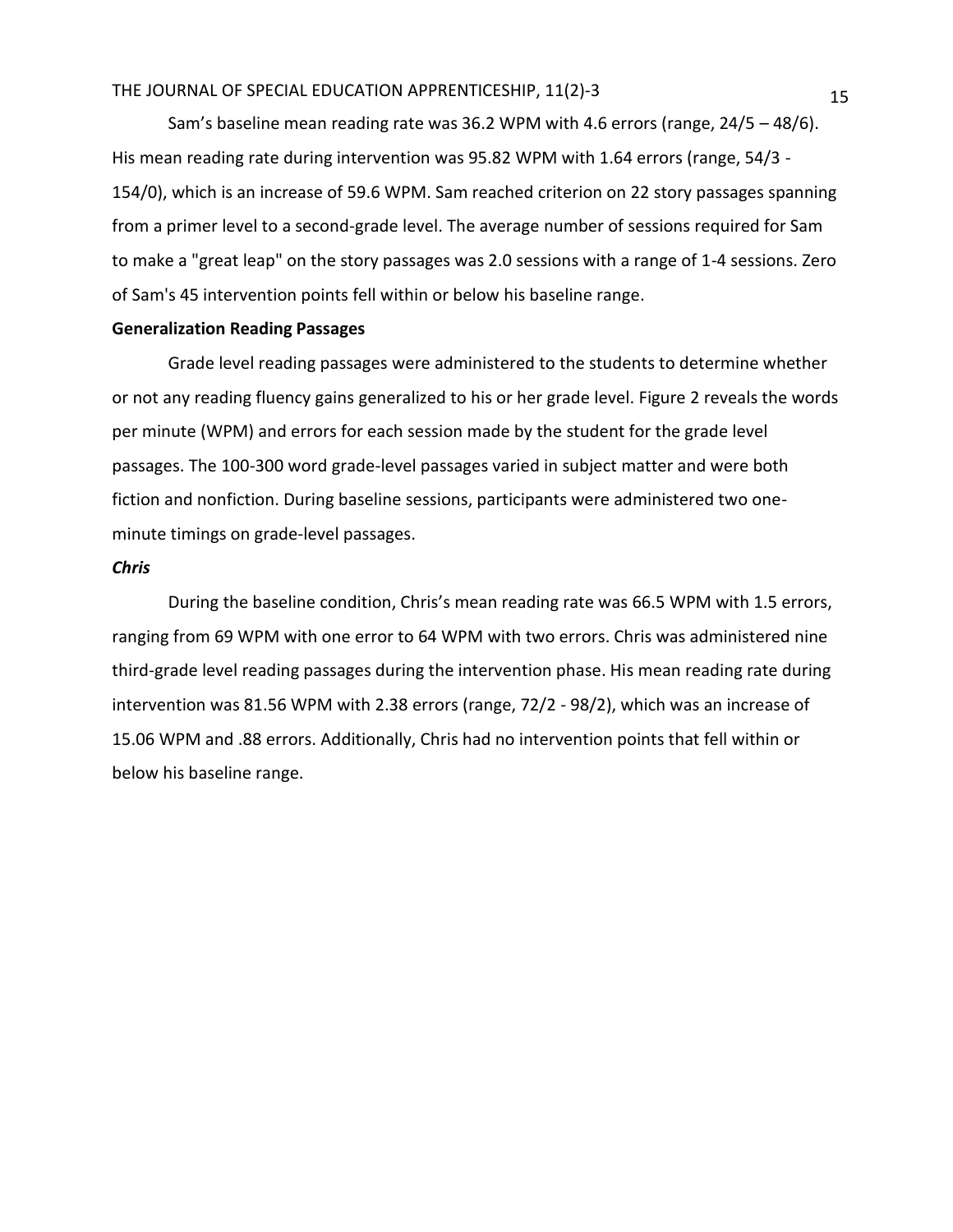# **Figure 2.**

*Words Per Minute for Grade -level Passages*

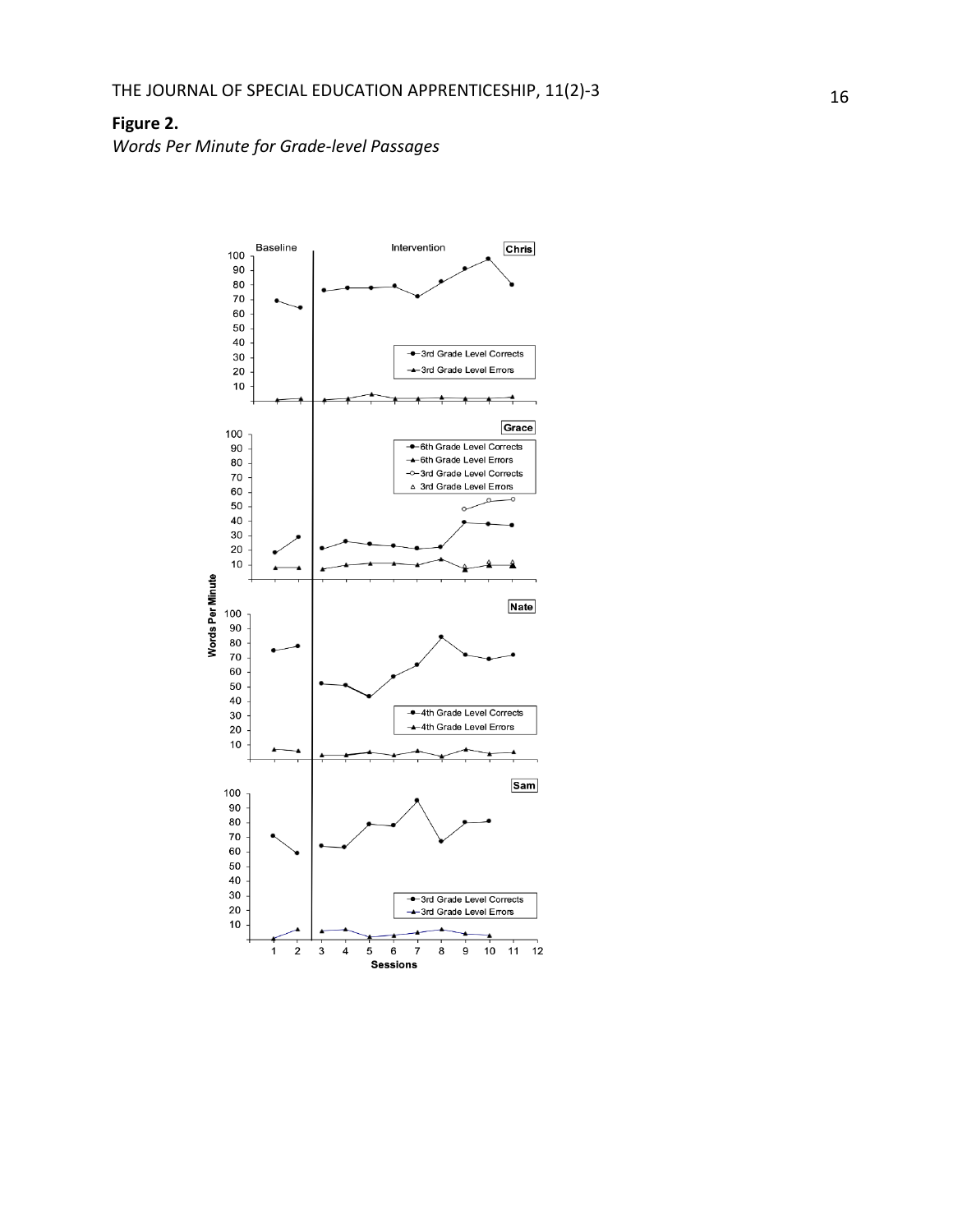#### *Grace*

During the baseline condition, Grace's mean reading rate was 23.5 WPM with eight errors, ranging from 18 WPM with eight errors to 29 WPM with eight errors. Grace was administered eight sixth-grade level reading passages during the intervention phase. Her mean reading rate for the sixth-grade level passages was 27.89 WPM with 10 errors (range, 21/10 - 39/7), which was a slight increase of 4.39 WPM and an increase of two errors. Additionally, she had a high percentage of overlapping data (67%), with six out of nine of Grace's intervention points falling within or below her baseline range.

As Grace only showed slight improvement on sixth-grade level passages, she was administered three third-grade level probes to determine if there would be a greater increase at a lower grade level. Grace's mean reading rate on third grade passages was 52.33 WPM, which was an increase of 24.22 WPM. However, Grace's mean error rate of 11 on third grade passages slightly increased when compared to the sixth-grade level passages. Grace's error rate on third grade passages ranged from 9 to 12 errors.

#### *Sam*

During the baseline condition, Sam's mean reading rate was 65 WPM with four errors, ranging from 59 WPM with seven errors to 71 WPM with one error. Sam was administered eight third-grade level reading passages during the intervention phase. His mean reading rate during intervention was 75.88 WPM with 4.63 errors (range, 63/7 – 81/3), which was an increase of 10.88 WPM and .63 errors. Additionally, he had a moderate percentage of overlapping data (38%), with three out of eight of Sam's intervention points falling within or below his baseline range.

#### *Nate*

During the baseline condition, Nate's mean reading rate was 76.5 WPM with 6.5 errors, ranging from 75 WPM with seven errors to 78 WPM with six error. Sam was administered nine fourth-grade level reading passages during the intervention phase. His mean reading rate during intervention was 62.78 WPM with 4.22 errors (range, 43/5 - 84/2), which was a decrease of 13.72 WPM and a decrease of 2.28 errors. Additionally, he had a very high percentage of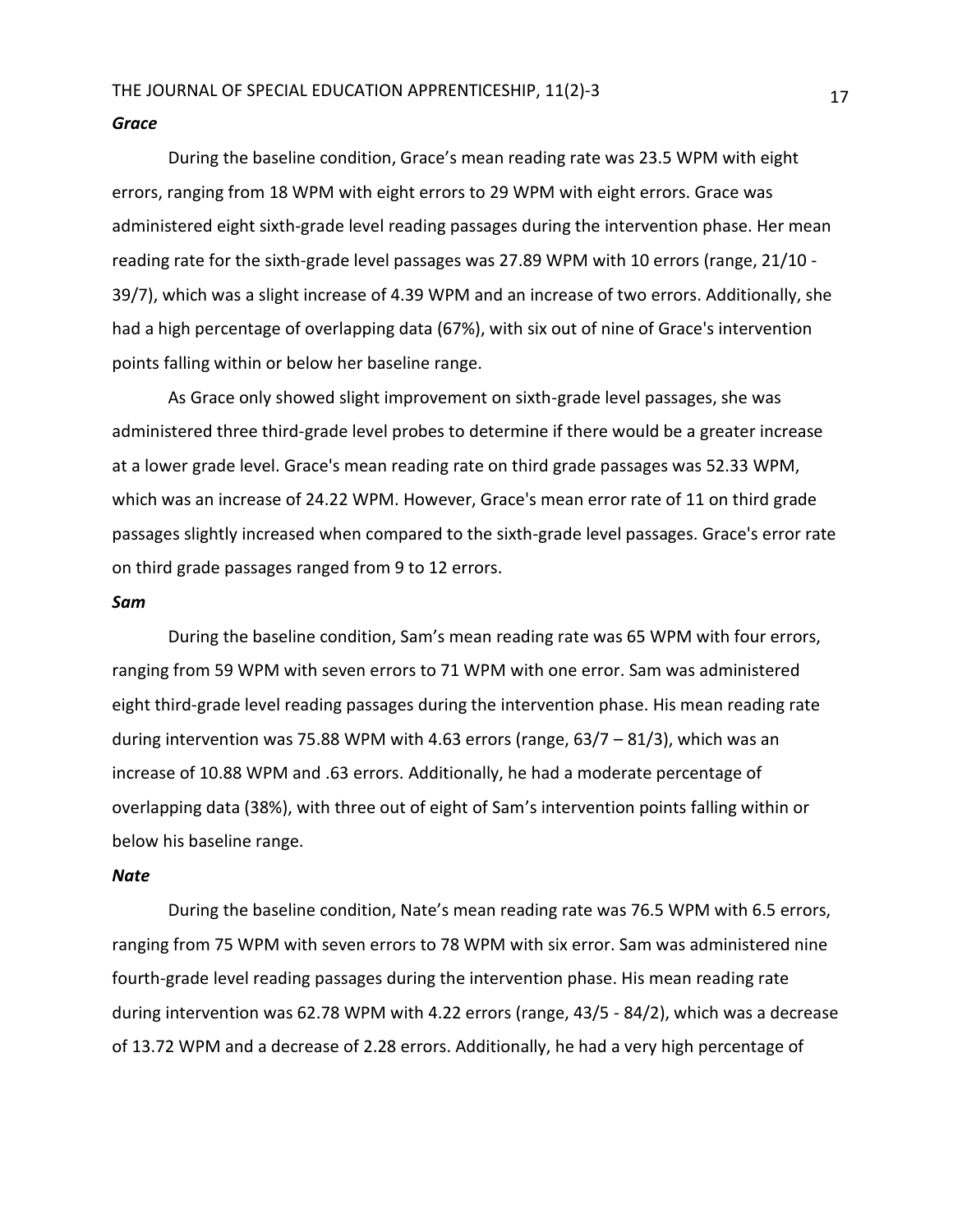overlapping data (89%), with eight out of nine of his intervention points falling within or below his baseline range.

#### **Social Validity**

All parent tutors indicated that *Great Leaps Reading* helped their children read better and their children generally provided good effort during the tutoring sessions. Parent tutors also expressed the opinion that the parent tutoring had a positive effect on their working relationship with their children when helping their children with schoolwork. Three of the four parent tutors reported that they would continue using *Great Leaps Reading* in their homes. One mother responded, "We have tried many avenues, including private tutoring, to help our son read better. Nothing has helped like Great Leaps." Another replied, "My child reads more now and is a more fluent reader."

Each of the four children responded to the survey. All child participants indicated that the *Great Leaps Reading* program helped them to read better and reading had become "easier" because of the program. All of the children responded that they liked the story passages, and three of the four children felt their parents did a good job with implementing the program. When prompted "What else would you like to say about Great Leaps," one child responded, "It is good, and I love it because I can be a better reader. And now, when I grow up, I can read."

#### **Discussion**

This study examined the effects of the *Great Leaps Reading* program when implemented by parents in rural communities. Specifically, the study examined whether parental implementation of the *Great Leaps Reading* program would increase oral reading fluency for children with disabilities. This study showed that parents, despite varied educational level and backgrounds, can implement the *Great Leaps Reading* procedures reliably and accurately with their children who have disabilities. Both procedural and scoring reliability were at high levels and all four children made oral reading fluency gains on within-program story passages.

The low amount of overlap when comparing baseline and intervention conditions further supports that parental tutoring with *Great Leaps Reading* was an effective intervention for increasing student oral reading fluency. Additionally, both parents and students had overall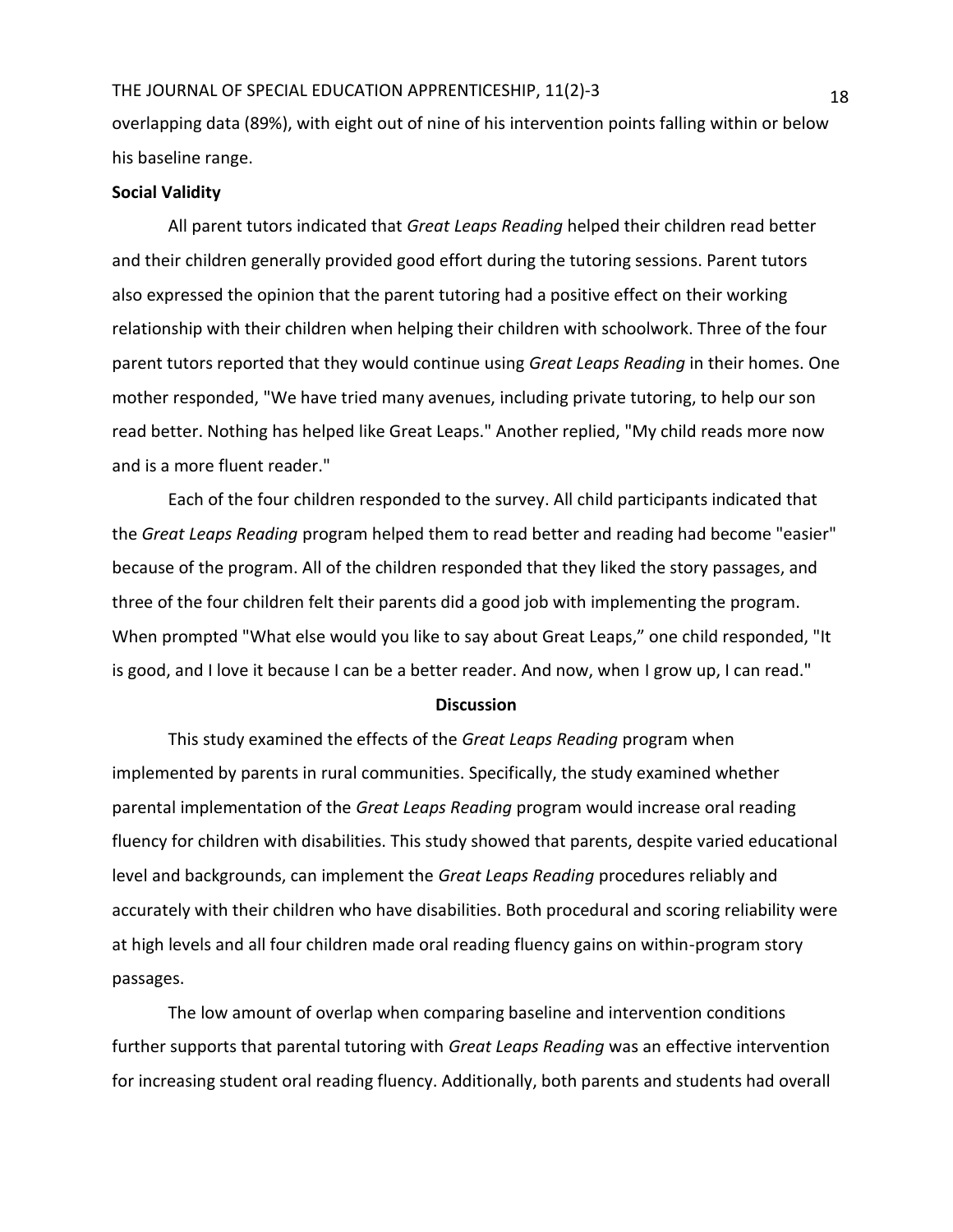favorable opinions of the program. These results add to the previous studies that support *Great Leaps Reading* as one possible intervention that can produce gains in the area of reading fluency for students with reading difficulties (Lingo, 2001; Mercer et al., 2000; Pruitt, 1999; Pruitt, 2000).

Results were mixed when examining whether parental implementation of *Great Leaps Reading* increased oral reading fluency of grade level material for children with disabilities. Three of four students showed minimal gains in oral reading fluency on grade level passages; while one student's oral reading fluency decreased. Although results were not definitive, it is important to note that the grade level materials ranged from one to five grade levels above the student's instructional level. A benefit of the program is that passages will be on a level where students can have success while building fluency. Passages will increase in difficulty and/or grade level as the student progresses through the program.

The fact that parents, despite varied educational level and backgrounds, were able to implement the intervention with fidelity has implication for rural special educators and the students with disabilities that they serve. First, it addresses some of the challenges that rural special educators have reported such as having a lack of resources, lack of time, and lack of staff to effectively meet the needs of their students (Berry & Gravelle, 2013). Second, it promotes parental involvement which has shown to have positive impact on student academic achievement, engagement, and attendance (Wilder, 2014). This collaboration also benefits the parent by allowing them to be an active participant in their child's learning which can give them a better understanding of the school, foster improved communication with teachers, and help them gain confidence in teaching academic content to their child (Sheridan et al., 2008). Limitations

There are several limitations to the present study. First, this study used an A-B design replicated across participants where all participants entered the intervention at the same time. Although the replications can show that a correlation may exist between baseline conditions and the applied intervention; it fails to control for external events (i.e., history) that staggering the baselines would minimize. Due to the short duration of this study (i.e., summer break),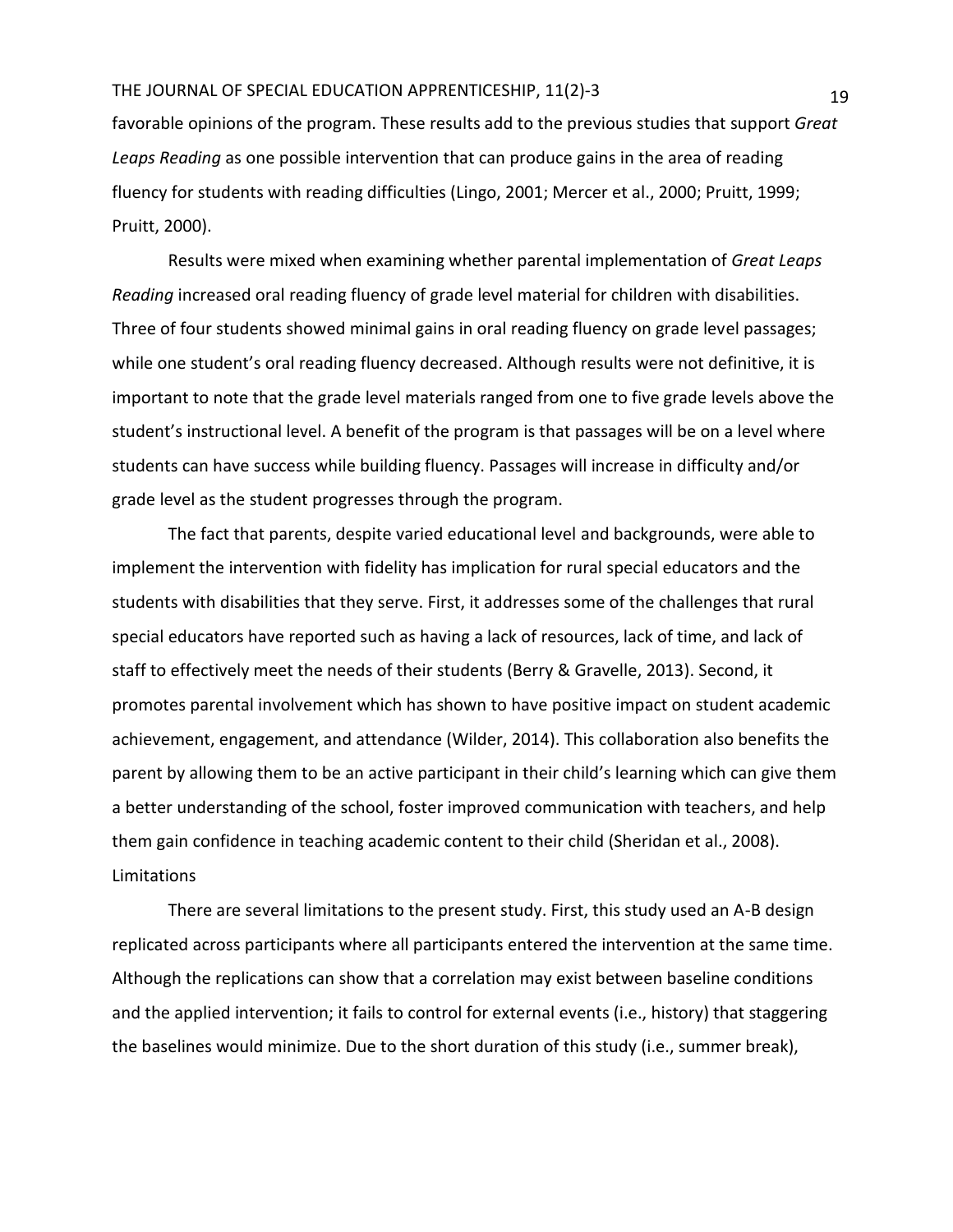there was concern that a delay in tutoring would not be beneficial for the student participants. Therefore, this design was chosen over the multiple baseline across participants.

Second, implementing *Great Leaps Reading* within the home setting did pose some difficulties. The realities of daily family life (e.g., sick siblings, children's extracurricular activities, and special occasions such as weddings and funerals) presented barriers to some parents implementing the program as frequently as they or the researchers would have liked.

Third, the effects of the generalization probes must also be approached with caution. The generalization probes were selected based upon the publishers' statements of their readability level. The methods and formulas for establishing the readability level for the gradelevel reading passages may not have been the same for all of the reading materials used for examining generalization effects. Therefore, these results need to be considered in the light that any variances in determination of grade level could have affected student performance.

Despite the present study's limitations, the *Great Leaps Reading* program does appear to be a promising tool that parents can use in a tutoring scenario within the home to increase their children's oral reading fluency. The present study adds parents to the list of those who, in prior research studies, were shown to have effectively implemented the *Great Leaps Reading* program (i.e., teachers, assistants, peers, and senior citizen volunteers). The parent tutors in the study implemented the procedures reliably and accurately, and all four children made oral reading fluency gains on within-program story passages.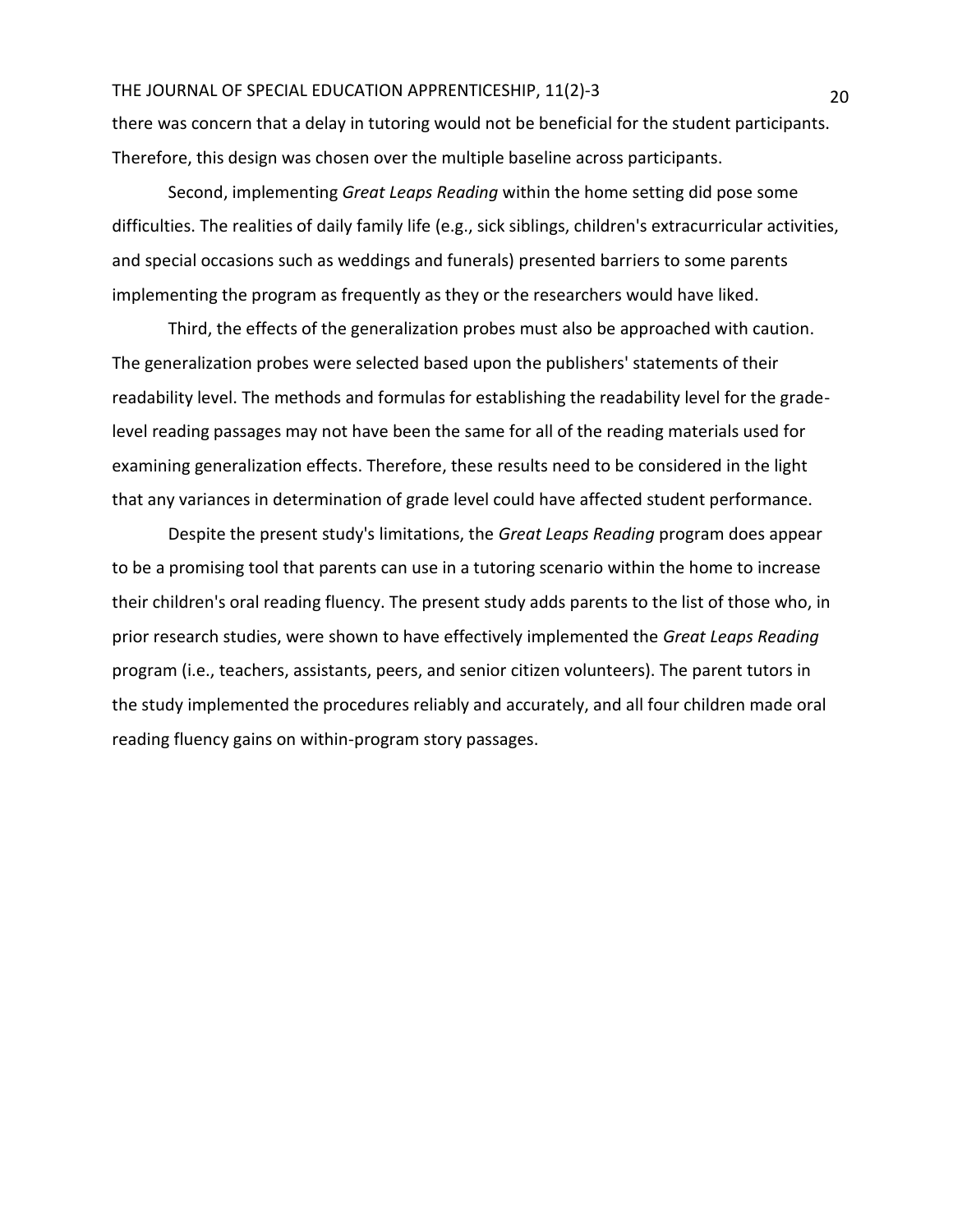#### **References**

- Berry, A. B., & Gravelle, M. (2013). The benefits and challenges of special education positions in rural settings: Listening to the teachers. *The Rural Educator, 34*(2). <https://doi.org/10.35608/ruraled.v34i2.400>
- Berry, A. B., Petrin, R. A., Gravelle, M., & Farmer, T. W. (2011). Issues in special education teacher recruitment, retention, and professional development: Considerations in supporting rural teachers. *Rural Special Education Quarterly, 30*(4), 3-11. <https://doi.org/10.1177/875687051103000402>
- Campbell, K. U. (1998). *Great Leaps Reading* (4<sup>th</sup> ed.). Diarmuid, Inc.
- Carnine, D. W., Silbert, J., Kame'enui, E. J., Slocum, T. A., & Tarvers, P. (2017). *Direct Instruction Reading* (4th ed.). Pearson.
- Casey, L. B., & Williamson, R. (2011). Training parents as effective literacy tutors: Increasing the procedural integrity of tutoring. *Mentoring and Tutoring Partnership in Learning, 19*(3), 257-276.<https://doi.org/10.1080/13611267.2011.597118>
- Chard, D. J., Vaughn, S., Tyler, B-J. (2002). A synthesis of research on effective interventions for building reading fluency with elementary students with learning disabilities. *Journal of Learning Disabilities, 35*(5), 386-406.<https://doi.org/10.1177/00222194020350050101>
- Daly III, E. J., & Kupzyk, S. (2012). An investigation of student-selected and parent-delivered reading interventions. *Journal of Behavioral Education, 21*(4), 295-314. <https://doi.org/10.1002/bin.208>
- Davis, M. S. (2002). Teacher retention and small rural school districts in Montana. *The Rural Educator, 24*(2), 45-52.
- Dowhower, S. L. (1989). Repeated reading: Research into practice. *The Reading Teacher, 42*(7), 502-507.
- Fishel, M., & Ramirez, L. (2005). Evidence-based parent involvement interventions with schoolaged children. *School Psychology Quarterly, 20*(4), 371-402. <https://doi.org/10.1521/scpq.2005.20.4.371>
- Hasbrouck, J. & Tindal, G. (2017). *An update to compiled ORF norms* (Technical Report No. 1702). Behavioral Research and Teaching, University of Oregon.
- Hernandez, D. J. (2011). *Double jeopardy: How third-grade reading skills and poverty influence high school graduation.* Annie E. Casey Foundation.
- Houchins, D. E., Gammel, D., & Shippen, M. E. (2004). Using a fluency-based reading intervention in an alternative setting: A case study. *Beyond Behavior, 13*(2), 7-12. <https://www.jstor.org/stable/24011167>
- Kossar, K., Mitchem, K., & Ludlow, B. (2005). No child left behind: A national study of its impact on special education in rural schools. *Rural Special Education Quarterly, 24*(1), 3–8. <https://doi.org/10.1177/875687050502400102>
- Kupzyk, S., Daly III, E. J., & Anderson, M. N. (2011). A comparison of two flash-card methods for improving sight-word reading. *Journal of Applied Behavior Analysis, 44*(4), 781-792. <https://doi.org/10.1901/jaba.2011.44-781>
- Ledford, J. R., & Gast, D. L. (Eds.). (2018). *Single case research methodology: Applications in special education and behavioral sciences* (3rd Ed.). Routledge.
- Lingo, A. S. (2014). Tutoring middle school students with disabilities by high school students: Effects on oral reading fluency. *Education and Treatment of Children, 37*(1), 53-75.